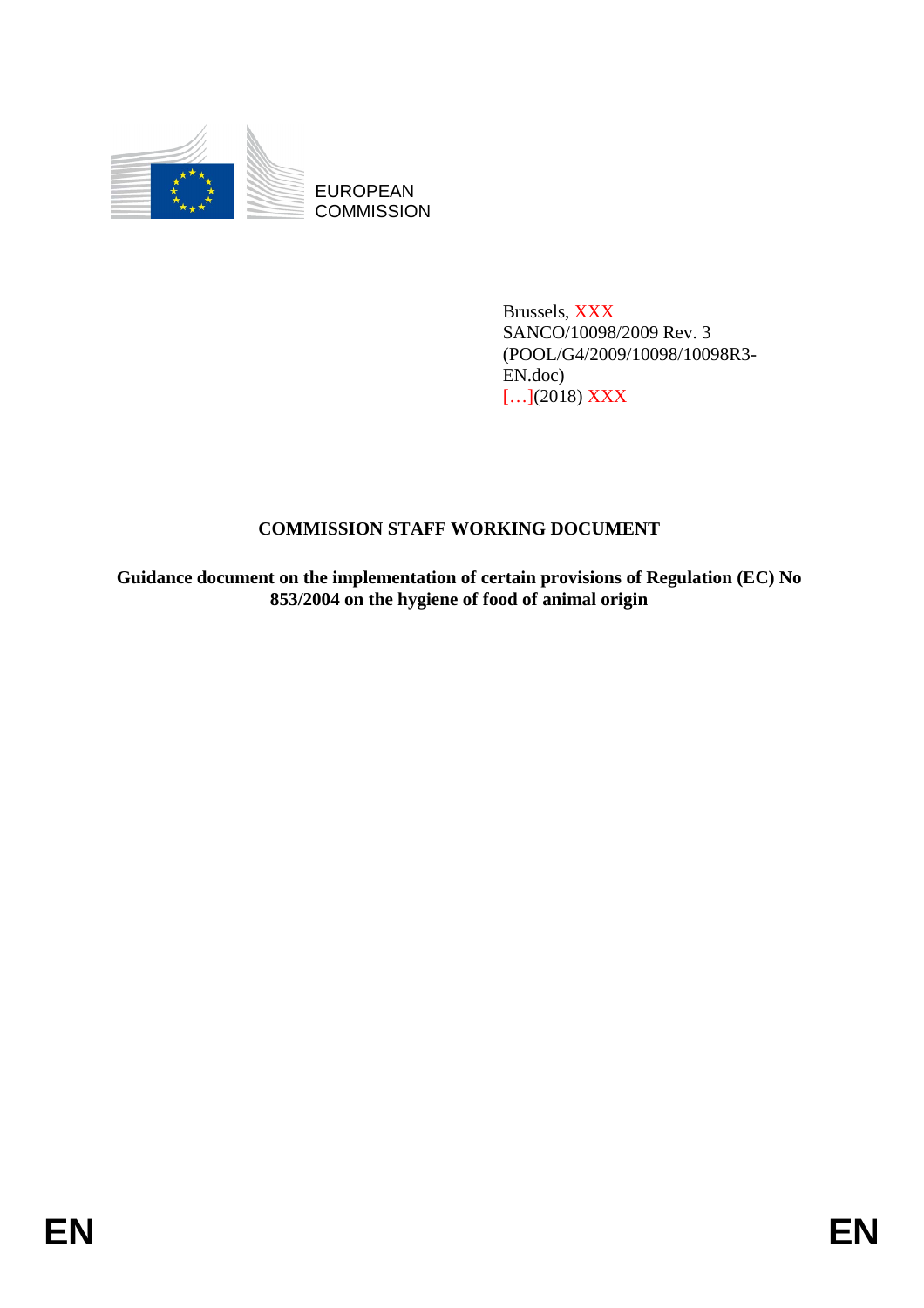*This document has been established for information purposes only. It has not been adopted or in any way approved by the European Commission.* 

*The European Commission does not guarantee the accuracy of the information provided, nor does it accept responsibility for any use made thereof. Users should therefore take all necessary precautions before using this information, which they use entirely at their own risk.*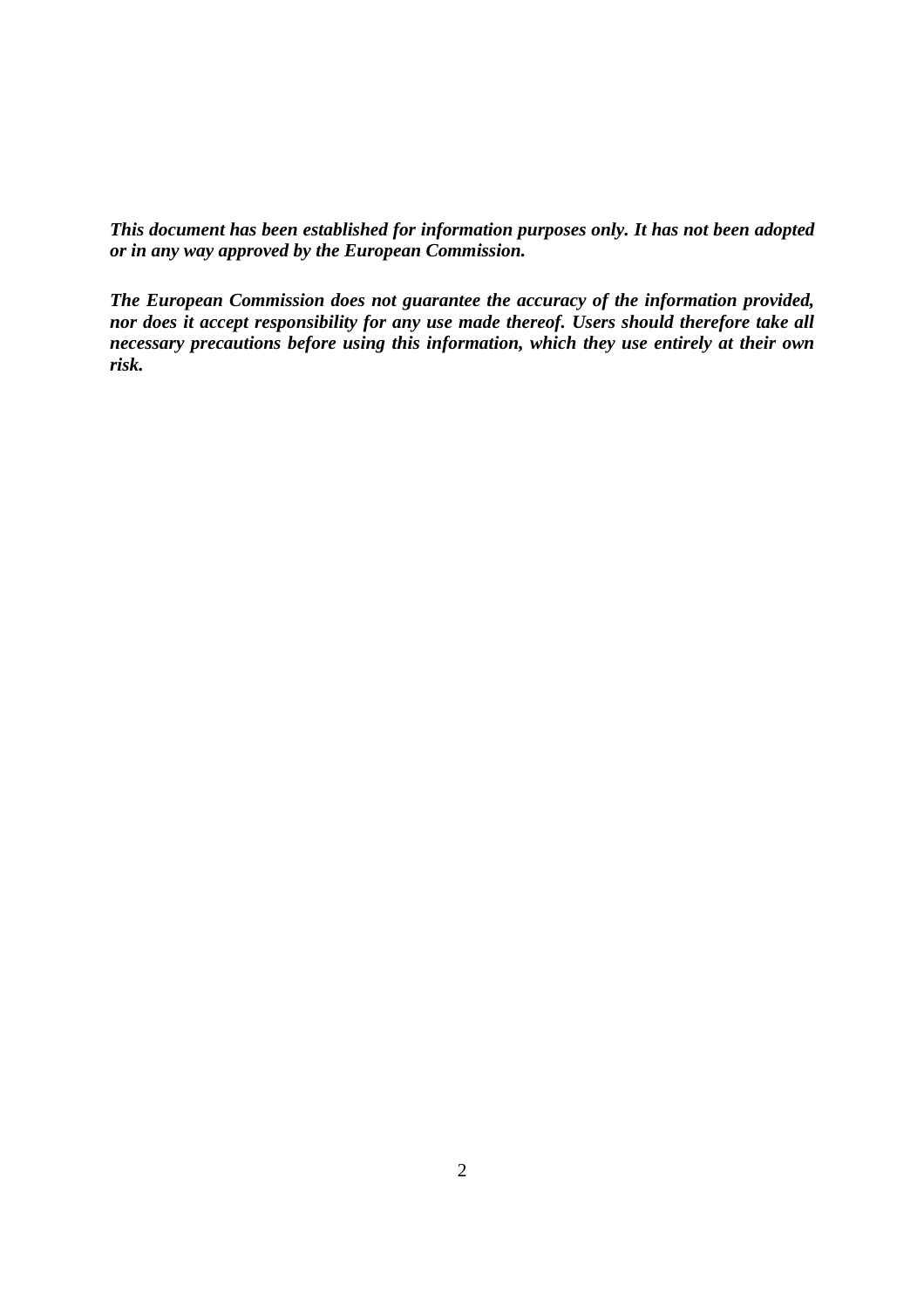# **PURPOSE OF THIS DOCUMENT**

This document is mainly directed at food businesses and competent authorities in the Member States, and aims to give guidance on the implementation of the new food hygiene requirements and on related subjects.

Readers in third countries may find useful elements in the document so as to better understand the scope and the purpose of EU food hygiene rules.

## **NOTE**

This document is an evolving document and will be updated to take account of experiences and information from the Member States, from competent authorities, food businesses and the Commission's Food and Veterinary Office.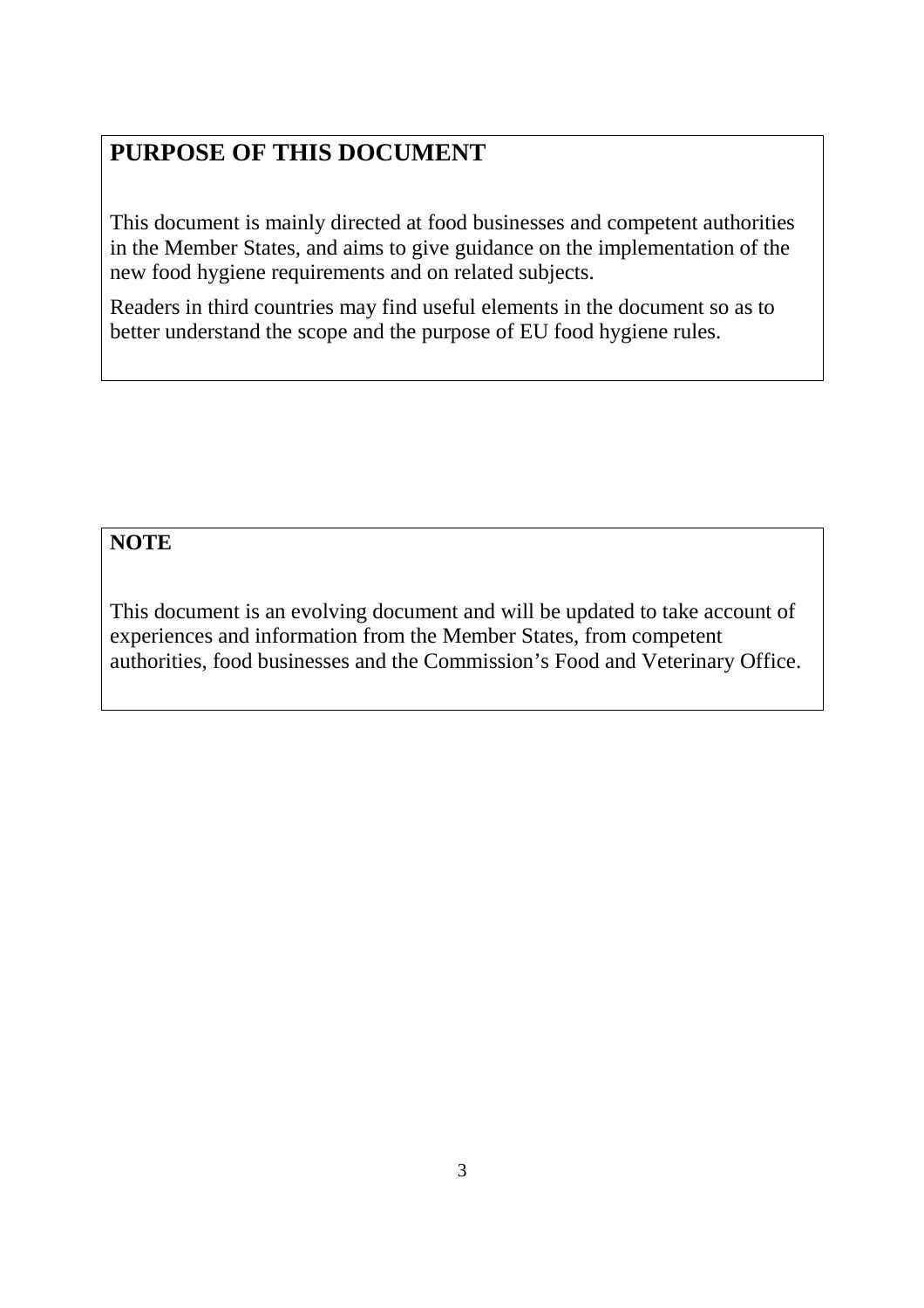## **1. INTRODUCTION**

Regulation (EC) No 853/2004 laying down specific hygiene rules for food of animal origin (hereafter "the Regulation") was adopted on 29 April 2004<sup>1</sup>. It lays down the hygiene requirements to be respected by food businesses handling food of animal origin at all stages of the food chain. Since the adoption of the Regulation, the Commission has been requested to clarify a number of aspects thereof. This document aims to follow-up these requests.

The Commission's Health and Consumer Protection Directorate General has held a series of meetings with experts from the Member States in order to examine and reach consensus on a number of issues concerning the implementation and interpretation of the Regulation.

In the interest of transparency, the Commission has also promoted discussion with stakeholders so as to allow different socio-economic interests to express an opinion. To this end the Commission has organised a meeting with representatives from producers, industry, commerce and consumers to discuss issues related to the implementation of the Regulation.

It was considered that these meetings and discussions should continue in the light of the experience gained by the full application of the Regulation from 1 January 2006.

It should be noted that matters relating to the non-compliance of national legislation with the Regulation remain outside the scope of this exercise and will continue to be dealt with in accordance with established Commission procedures.

The present document aims to assist all players in the food chain to better understand and to apply correctly and in a uniform way the Regulation. However, this document has no formal legal status and in the event of a dispute, ultimate responsibility for the interpretation of the law lies with the Court of Justice.

For a complete understanding of the different aspects of Regulation (EC) No 853/2004, it is essential to be also familiar with other parts of Community legislation, and in particular with the principles and definitions of :

- Regulation (EC) No 178/2002 of the European Parliament and of the Council laying down the general principles and requirements of food law, establishing the European Food Safety Authority and laying down procedures in matters of food safety<sup>2</sup> (also referred to as the General Food Law),
- Regulation (EC) No 852/2004 of the European Parliament and of the Council of 29 April on the hygiene of foodstuffs<sup>3</sup>, and

 $\frac{1}{1}$  OJ No L 226, 25.6.2004, p.22 2

OJ No L 31, 1.2.2002, p. 1

<sup>3</sup> OJ No L 226 of 25.6.2004, p. 3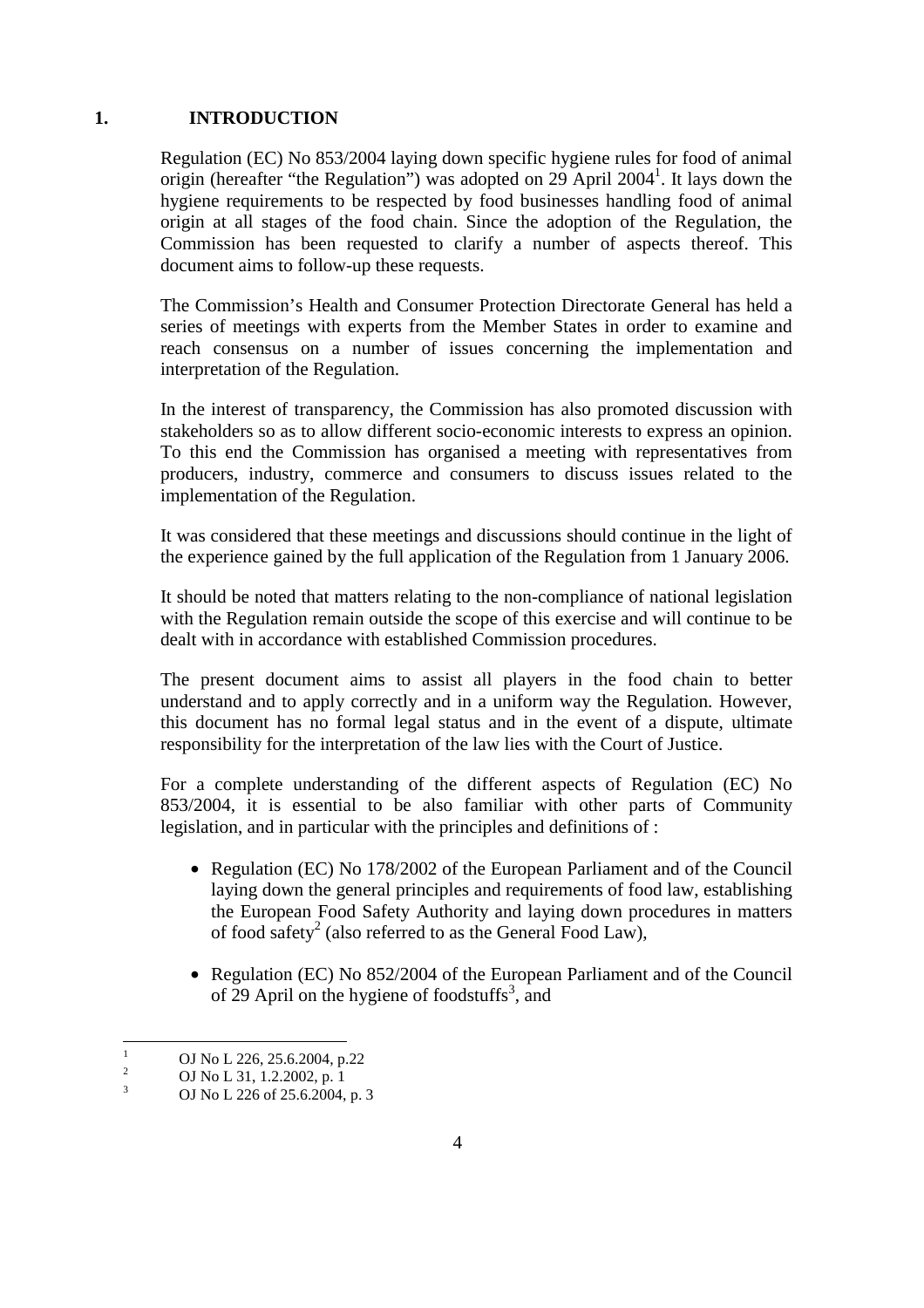- Regulation (EC) No 882/2004 of the European Parliament and of the Council of 29 April 2004 on official controls performed to ensure the verification of compliance with feed and food law, animal health and animal welfare $4$ ,
- Commission Regulation (EC) No 2073/2005 of 15 November 2005 on microbiological criteria for foodstuffs<sup>5</sup>,
- Commission Regulation (EC) No 2074/2005 of 5 December 2005 laying down implementing measures for certain products under Regulation (EC) No 853/2004, for the organisation of official controls under Regulations (EC) No 854/2004 and (EC) No 882/2004, derogating from Regulation (EC) No 852/2004 and amending Regulations (EC) No 853/2004 and (EC) No  $854/2004^6$ ,
- Commission Regulation (EC) No 2075/2005 of 5 December 2005 laying down specific rules on official controls for *Trichinella* in meat<sup>7</sup>,
- Commission Regulation (EC) No 2076/2005 of 5 December 2005 laying down transitional arrangements for the implementation of Regulations (EC) No 853/2004, (EC) No 854/2004 and (EC) No 882/2004 of the European Parliament and of the Council and amending Regulations (EC) No 853/2004 and No  $854/2004^8$ .

Separate guidance documents on Regulations (EC) No 178/2002 and (EC) No 852/2004 have been established.

(See http://europa.eu.int/comm/food/food/foodlaw/guidance/index\_en.htm)

 $\frac{1}{4}$  OJ No L 165, 30.4.2004, p.1 5

OJ No L 338, 22.12.2005, p. 1 6

OJ No L 338, 22.12.2005, p. 27 7

OJ No L 338, 22.12.2005, p. 60 8

OJ No L 338, 22.12.2005, p. 83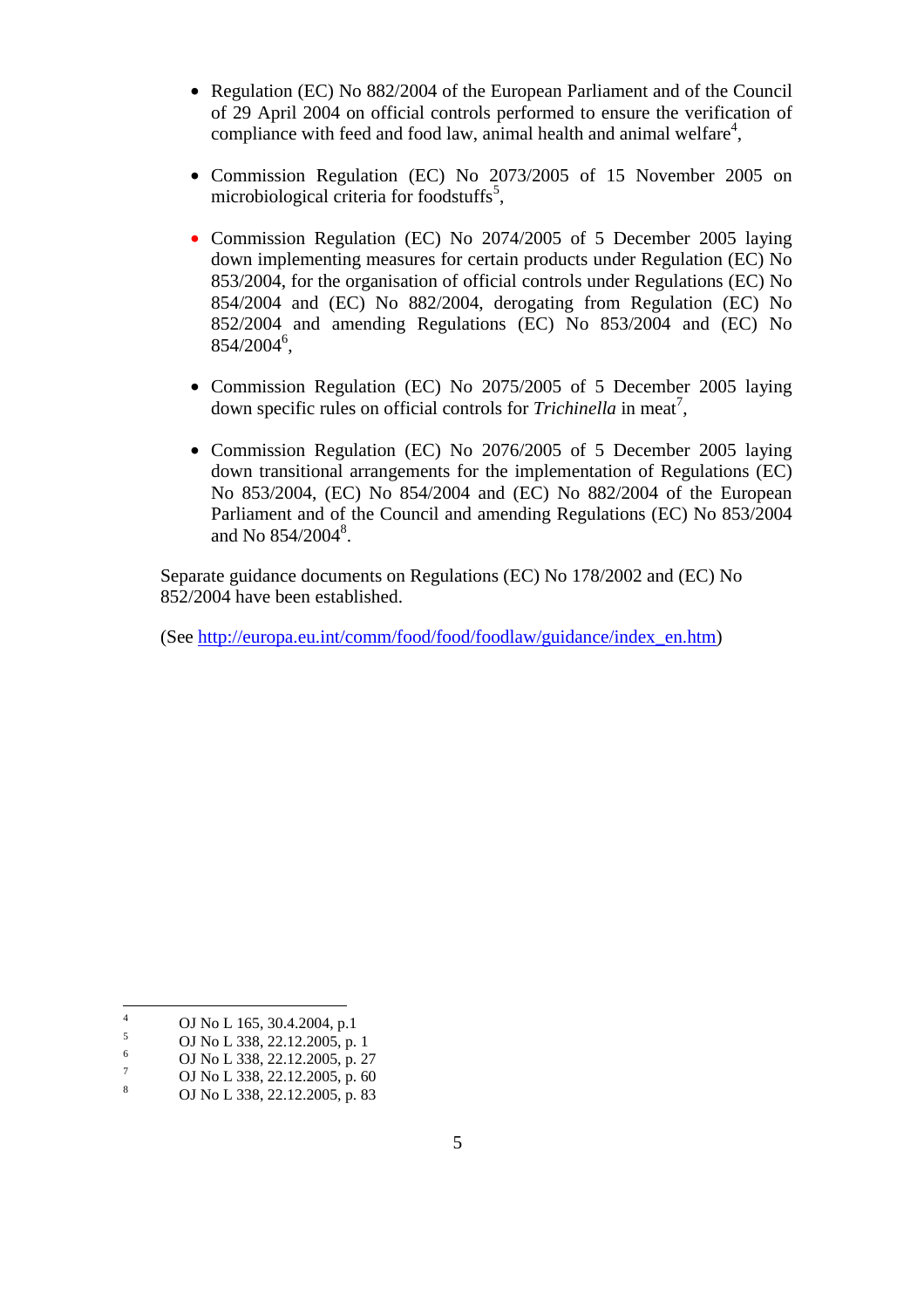#### **2. OBLIGATIONS OF FOOD BUSINESS OPERATORS**

The Regulation must be implemented by food businesses. They must ensure that all the requirements are properly implemented in order to ensure food safety.

Food businesses that handle food of animal origin must implement the appropriate requirements of Regulation (EC) No 853/2004 in addition to the requirements laid down in Regulation (EC) No 852/2004.

## **3. SCOPE (ARTICLE 1 OF THE REGULATION)**

#### **3.1. Small businesses**

Until 1 January 2006, certain small businesses were only able to place their products on the national or local market although they had to respect food hygiene criteria, e.g.

- Under Article 4 of Directive 64/433/EEC (the fresh meat Directive) meat from low capacity slaughterhouses handling not more than 20 livestock units per week, and cutting plants which produce not more than five tonnes of boned meat per week;
- Under Article 7 of Directive 71/118/EEC (the poultry meat Directive), slaughterhouses handling under 150 000 birds per year
- Under Article 3, point A(7) of Directive 77/99/EEC (the meat products Directive), when establishments use meat that has been marked with a national health mark.

These Directives have been repealed as from 1 January 2006. From this date onwards these establishments can place their products on the Community market if they are approved by the competent authority.

From 1 January 2006, there is therefore no restriction any more as to the supply of meat for the production of meat products and the placing on the market thereof if the slaughterhouse is approved by the competent authority.

Since it was unlikely that all the administrative steps to approve small businesses would have been taken on 1 January 2006, a transitional measure was adopted that allowed the then current practices to continue for those small businesses that had not been approved on that date and the national mark to be used in the meanwhile.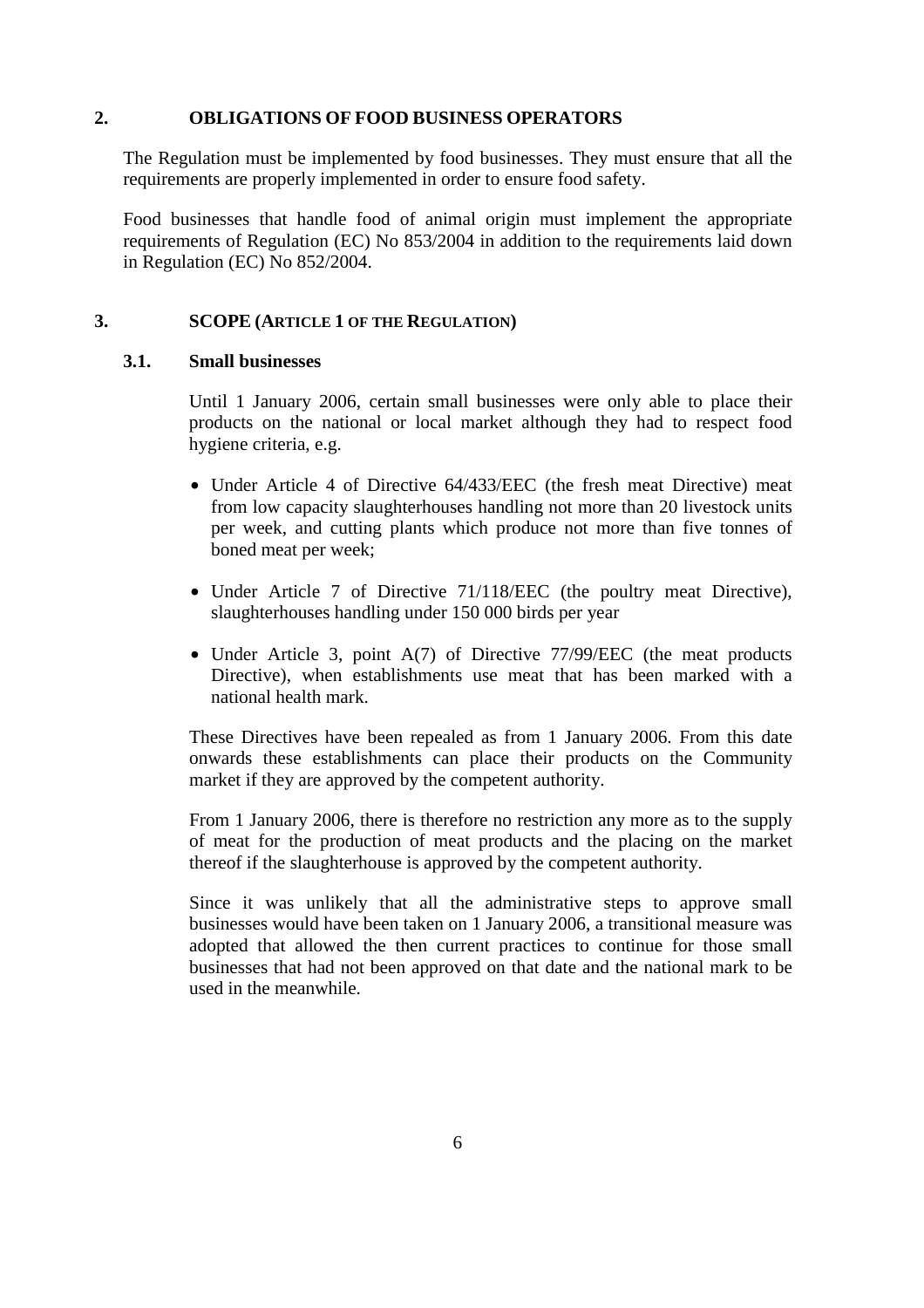## **3.2. Establishments handling food of animal origin for which no detailed requirements are laid down**

For certain products of animal origin (e.g. honey), the Regulation does not lay down detailed rules. In that event, the food of animal origin must be handled in accordance with the relevant requirements laid down in Regulation (EC) No 852/2004 and also with the general rules for products of animal origin laid down in Regulation (EC) No 853/2004 (in particular the rules on products from outside the Community referred to in Article 6).

Since for these products there are no requirements in Annex III of Regulation (EC) No 853/2004, establishments handling the products need not be approved nor need they apply an identification mark on the food.

## **3.3. Products covered under Regulation (EC) No 853/2004**

Regulation (EC) No 853/2004 only applies to **unprocessed and processed food** of animal origin.

- **A (non-exhaustive) list of unprocessed products of animal origin** [as defined in Article 2, point 1(n) of Regulation (EC) No 852/2004] is given in Annex I hereto.
- **A (non exhaustive) list of processed products of animal origin** [as defined in Article 2, point 1(o) of Regulation (EC) No 852/2004] is given in Annex II hereto.

In determining whether a product of animal origin is processed or unprocessed it is important to have regard to **all** the relevant definitions contained in the hygiene regulations, in particular, the definitions of 'processing', 'unprocessed products' and 'processed products' in Article 2 of Regulation 852/2004, and the definitions of certain processed products in Section 7 of Annex I of Regulation 853/2004. The interrelationship between these definitions will impact on the decision reached.

## **3.4. Food containing both products of plant origin and products of animal origin**

Annex III gives an overview of the scope of Regulations (EC) No 852/2004 and 853/2004. The overview is non exhaustive and therefore purely indicative. It may be subject to review in function of experience gained with the new rules.

Unless expressly indicated to the contrary, the Regulation does not apply to the production of food containing both products of plant origin and **processed** products of animal origin. Such exclusion from the scope is based upon the observation that the risk posed by the ingredient of animal origin can be controlled by implementing the rules of Regulation (EC) No 852/2004 without there being a need to apply more detailed specific requirements. However,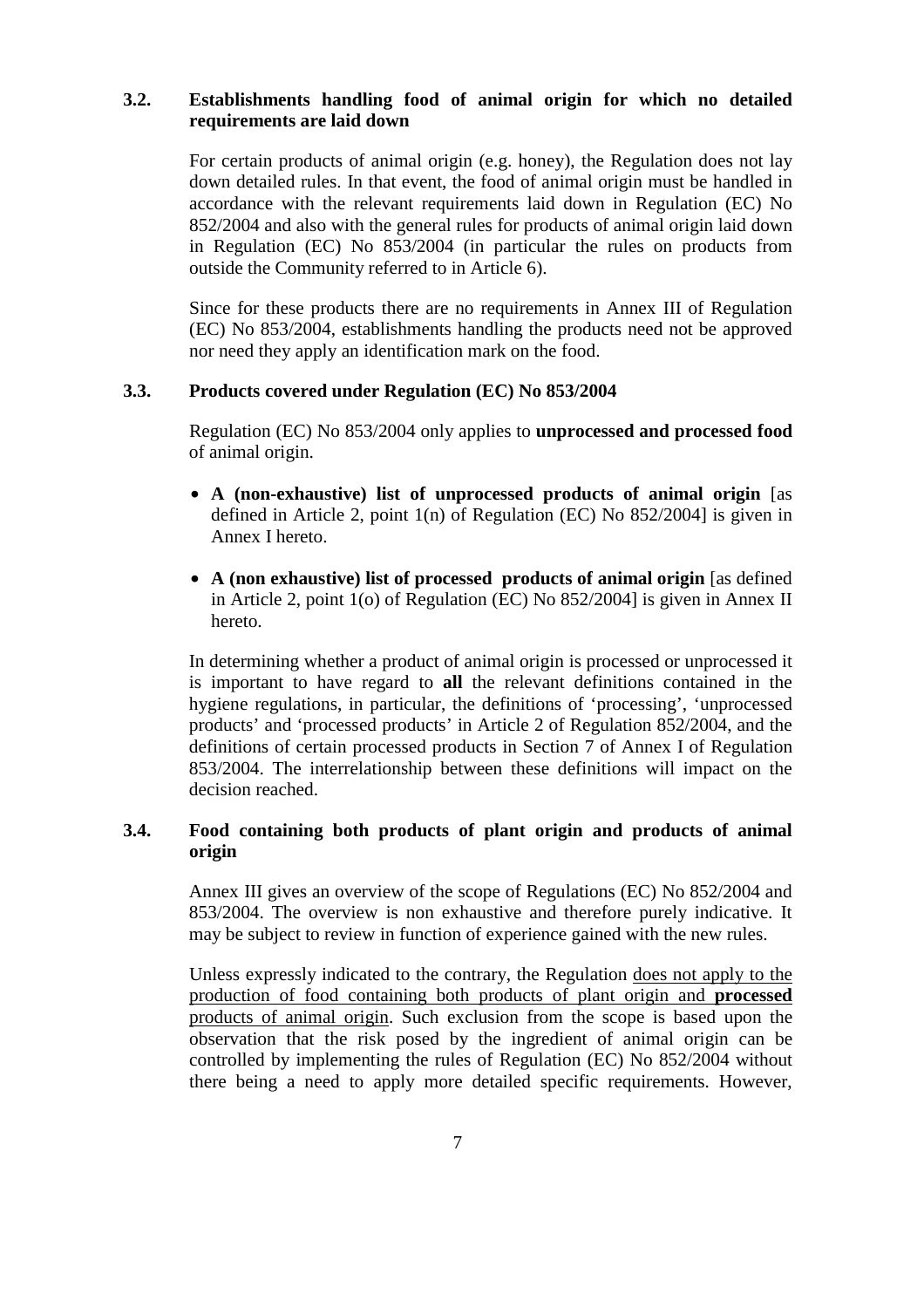Article 1, paragraph 2 of Regulation (EC) No 853/2004 clearly spells out that the **processed products of animal origin** used in foods containing both products of plant origin and processed products of animal origin that are as such exempted from the scope of Regulation 853/2004, shall be obtained and handled in accordance with the requirements of Regulation (EC) No 853/2004 e.g.

- Milk powder used to prepare ice cream must have been obtained in accordance with Regulation (EC) No 853/2004, however the manufacture of ice creams falls under Regulation (EC) No 852/2004;
- Processed products of animal origin, such as meat, dairy and/or fishery products, used to prepare a pizza must have been obtained in accordance with Regulation (EC) No 853/2004, but the manufacture of the pizza falls under Regulation (EC) No 852/2004;
- Meat and/or dairy products used to prepare ready-to-eat meals composed of such processed products and vegetables must have been obtained in accordance with Regulation (EC) No 853/2004, but the manufacture of these ready-to-eat meals falls under Regulation (EC) No 852/2004;
- Egg products used to prepare mayonnaise must have been obtained in accordance with Regulation (EC) No 853/2004, however the manufacture of mayonnaise falls under Regulation (EC) No 852/2004.

However, the addition of a product of plant origin to a processed product of animal origin does not automatically mean that the resulting food falls within the meaning of Article 1, paragraph 2 of Regulation (EC) No 853/2004, e.g.:

- Cheeses to which herbs are added or yogurts to which fruit is added remain dairy products, and their manufacture must be performed under Regulation (EC) No 853/2004;
- Sausages to which garlic or soya is added remain meat products, and their manufacture must be performed under Regulation (EC) No 853/2004.

When the ingredient of plant origin, which is added to a processed animal product, has a technological function and modifies the initial product to such an extent that the resulting food cannot remain within the definition of "processed products of animal origin" as laid down in Article 2, point (o) of Regulation (EC) No 852/2004, then such products fall within the meaning of Article 1, paragraph 2 of Regulation (EC) No 853/2004, e.g.:

• Spreadable fats where all or part of the milk fats have been replaced by fats of plant origin.

*Remark: an establishment manufacturing both products of animal origin and other products may apply the identification mark required for products of*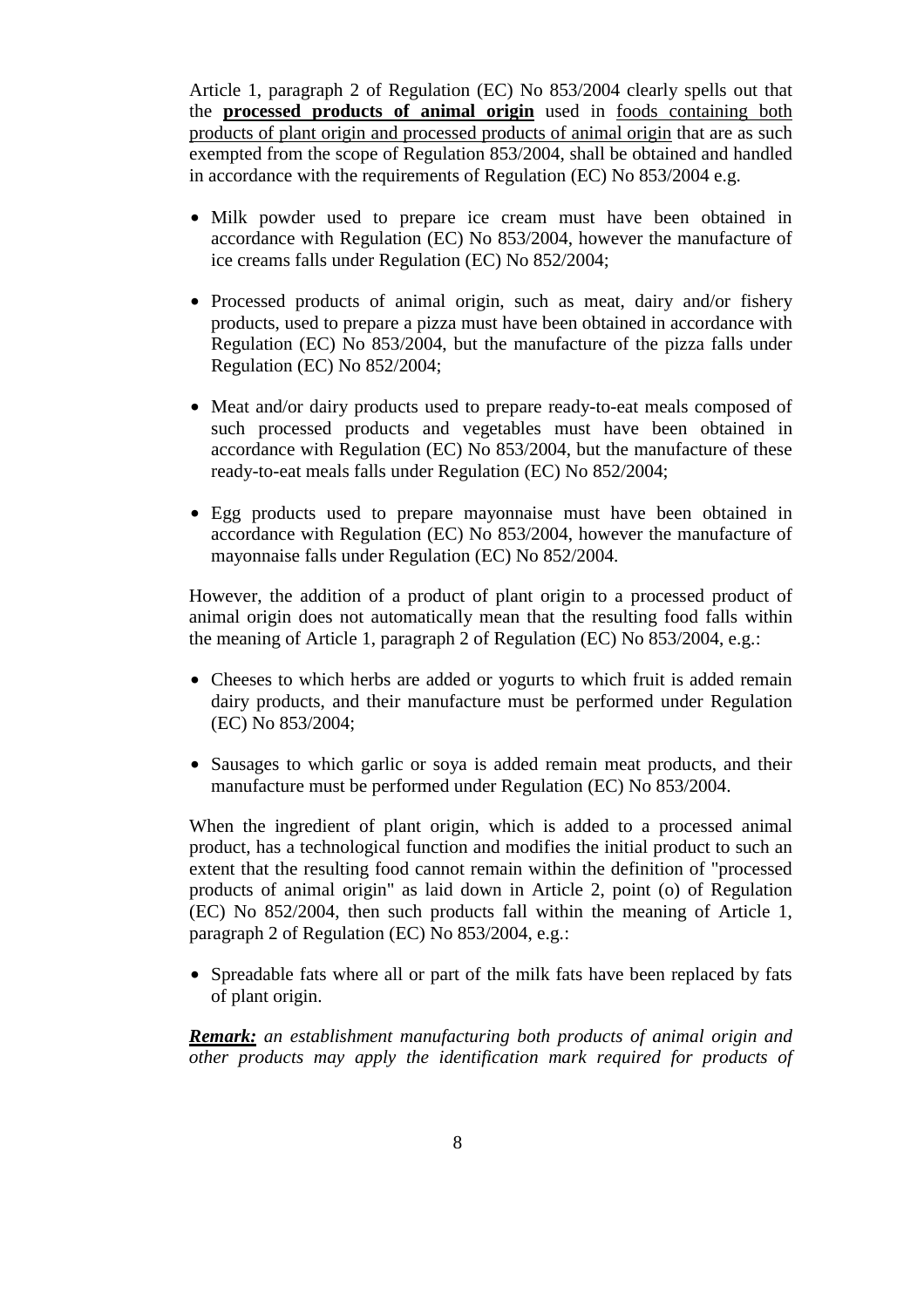*animal origin also on the other products (see Annex II, Section I, point B.7 of Regulation (EC) No 853/2004).* 

## **3.5. Retail**

Unless expressly indicated to the contrary, **Regulation (EC) No 853/2004 does not apply to retail** [Article 1, paragraph 5(a)].

The definition of retail sale is in Article 3, point 7 of Regulation (EC) No 178/2002. It reads as follows:

*"retail" means the handling and/ or processing of food and its storage at the point of sale or delivery to the final consumer, and includes distribution terminals, catering operations, factory canteens, institutional catering, restaurants and other similar food service operations, shops, supermarket distribution centres and wholesale outlets.* 

As explained in recitals 12 and 13 of Regulation (EC) No 853/2004, this definition which includes wholesale operations was considered to be too wide for food hygiene purposes. In the context of food hygiene, retail should generally have a more limited meaning as follows: "activities involving direct sale or supply of food of animal origin to the final consumer". This means that:

- For activities involving direct sale or supply of food of animal origin to the final consumer, Regulation (EC) No 852/2004 would suffice. In accordance with the definition of "retail", the term "activities" includes processing (e.g. the preparation of bakery products containing products of animal origin, the preparation of meat products in a local butcher shop) at the point of sale to the final consumer.
- With regard to wholesale activities (i.e. when a wholesale or retail establishment carries out operations with a view to supplying food of animal origin to another establishment), Regulation (EC) No 853/2004 applies except:
	- for establishments for which the wholesale activities consist only of storage and transport. In that case, the requirements of Regulation (EC) No 852/2004, and the temperature requirements laid down in Regulation (EC) No 853/2004 apply,
	- if the supply is, in accordance with national law, a **marginal, localised and restricted** activity of a retail establishment that mainly supplies the final consumer. In that event, only Regulation (EC) No 852/2004 applies.

However, in accordance with Article 1, paragraph 5(c), Member States may decide to extend the provisions of Regulation (EC) No 853/2004 to retail establishments situated on their territory to which they would not apply. In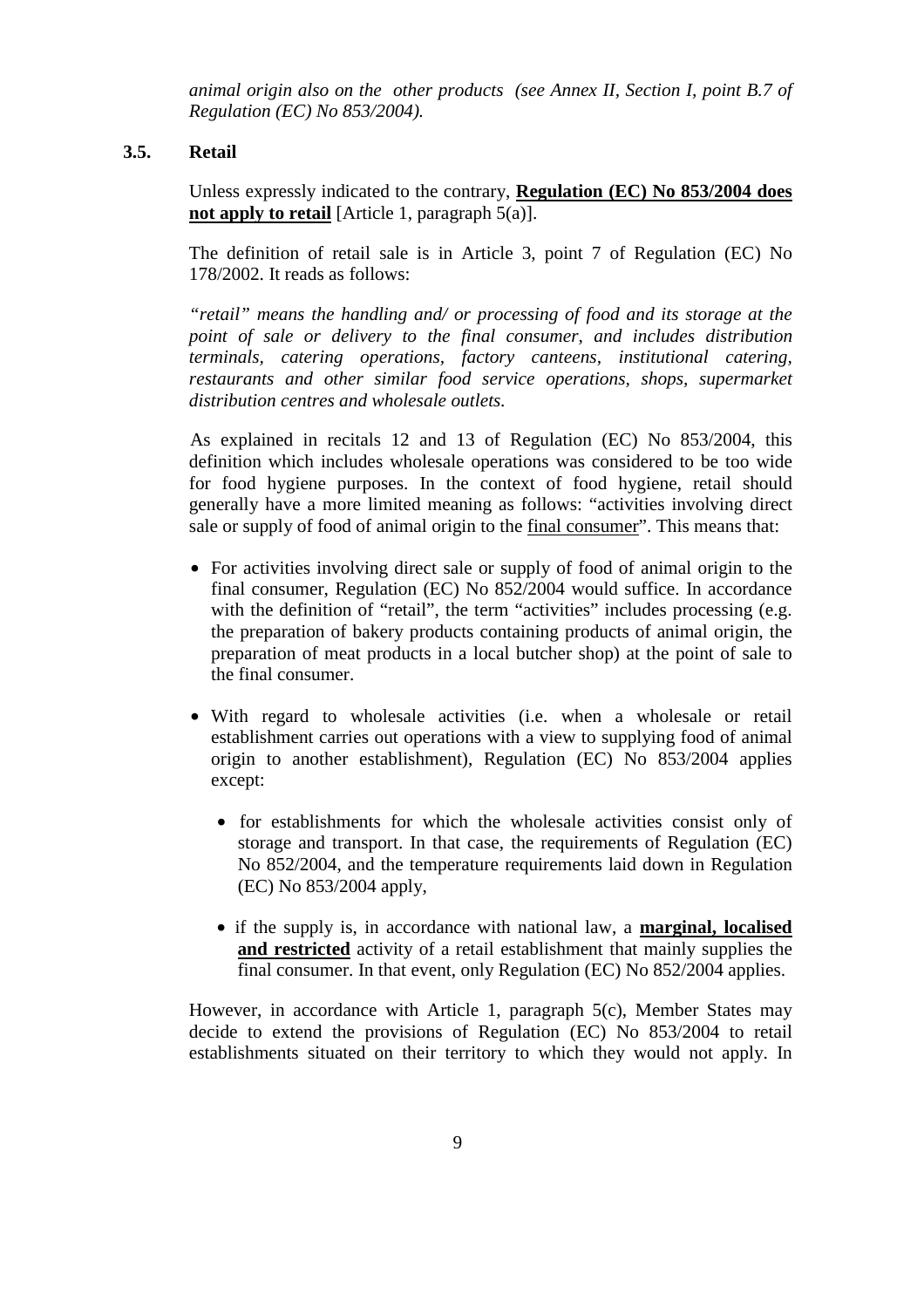applying this possibility, Member States should be led by the general principles of food law, i.e. proportionality and the need to have rules that are risk based.

## **3.6. The notion "***marginal, localised and restricted activity"* **as referred to in Article 1 paragraph 5, point b)ii of Regulation (EC) No 853/2004.**

That notion allows genuine retail shops supplying the final consumer (e.g. a butcher) to supply food of animal origin to another local retail business under the requirements of Regulation (EC) No 852/2004 only. The requirements of Regulation (EC) No 853/2004 (e.g. the approval of the establishment, the application of an identification mark) would not apply.

*In general terms, the notion "marginal, localised and restricted activity" should allow current practices as they exist in the Member States to continue.* 

The notion "marginal, localised and restricted supply" stems from the observation that retail establishments supplying the final consumer as their main trade should in effect trade their products locally (even if the destination is in another Member State) and so are not engaged in long distance trade which requires more attention and supervision in particular as regards transport and cold chain conditions. In the case of a large Member State it would therefore not be in line with the Regulation to extend geographically the notion "marginal, localised and restricted supply" to the entire territory of that Member State.

The notion is further explained in recital (13), where it is spelled out that such supply should be only a small part of the supplying establishment's business; the establishment supplied should be in its immediate vicinity, and the supply should concern only certain types of products or establishments.

In some cases retailers (e.g. butchers) may produce small quantities (in absolute terms) of food, most of which is supplied to caterers and/or to other retailers. In such cases it would be in line with the intention of the Regulation to enable the continued use of traditional methods of distribution, considering that "marginal" should include the notion of small quantities. "Marginal" should therefore be interpreted as a small amount of food of animal origin in absolute terms **or** as a small part of the establishment's businesses. At any rate, the combination of the three criteria provided for by the Regulation should allow an appropriate qualification of most situations.

The national rules to be adopted pursuant to Article 1, paragraph 5, point b)ii of Regulation (EC) No 853/2004 must be subject to the general rules of the Treaty, and in particular Articles 28, 29 and 30 thereof.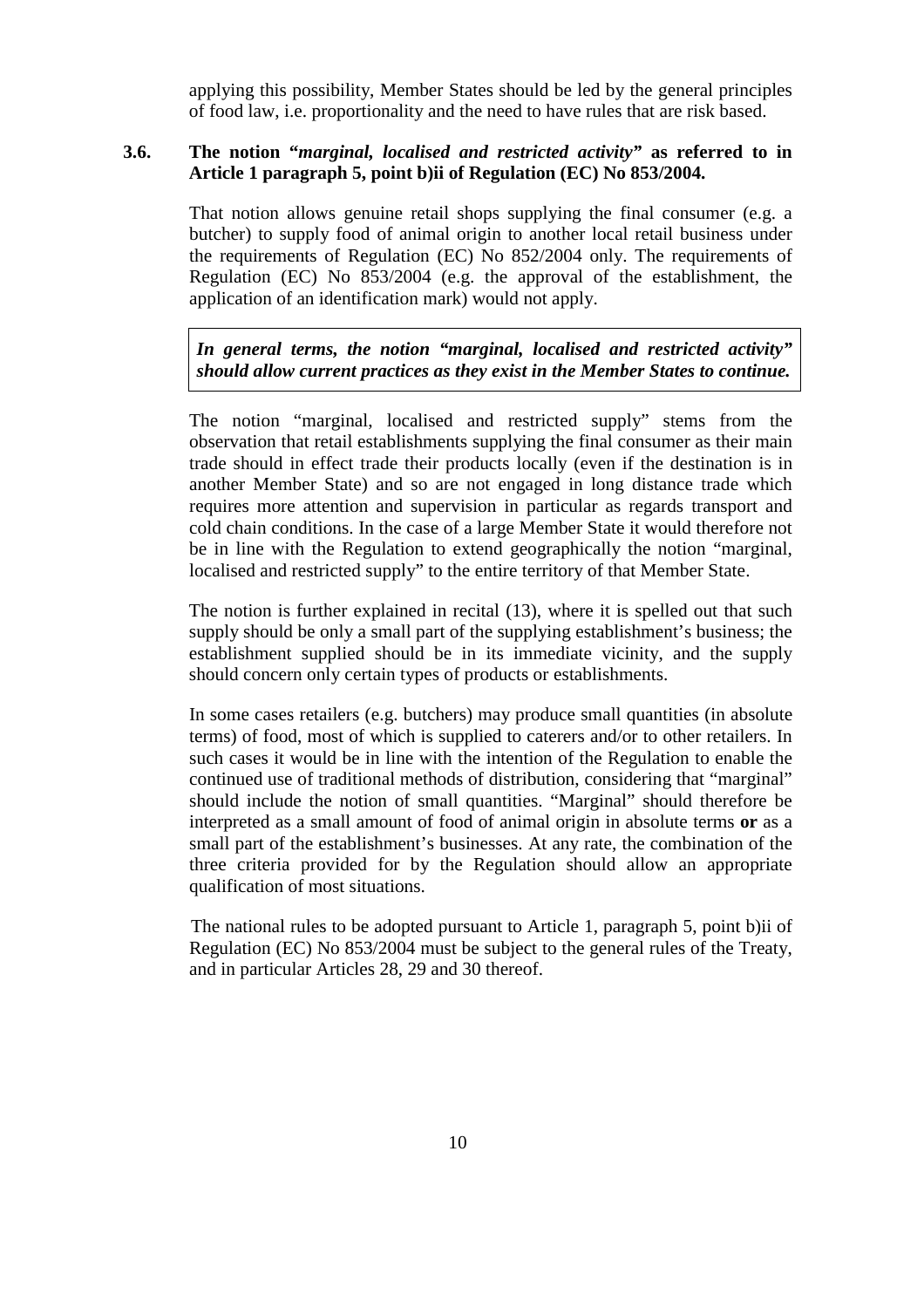## **3.7. Primary production covered under Regulation (EC) No 853/2004**

For certain products of animal origin, the notion "primary production" referred to in Regulation (EC) No 852/2004 is further developed under Regulation (EC) No 853/2004:

**Live bivalve molluscs** [Annex III, Section VII, point 4(a)]

With regard to live bivalve molluscs, primary production covers operations that take place before live bivalve molluscs arrive at a dispatch, purification centre or processing establishment.

**Fishery products** [Annex III, Section VIII, point 4 and Annex III, Section VIII, points  $3(a)$  and  $(b)$ ].

With regard to fishery products, primary production:

- Includes farming/fishing/collection of live fishery products (*whether from sea water or fresh water*) with a view to their being placed on the market, and
- Includes the following associated operations:
	- Slaughter, bleeding, heading, gutting, removing fins, refrigeration and wrapping for transport carried out on board fishing vessels,
	- The transport and storage of fishery products the nature of which has not been substantially altered, including live fishery products, within farms on land, and
	- The transport of fishery products (*whether from sea water or fresh water*) the nature of which has not substantially been altered, including live fishery products, from the place of production to the first establishment of destination.

**Raw milk** [Annex III, Section IX, Chapter 1]

The Regulation covers requirements to be respected at the farm, in particular with regard to the health of the animals, hygiene on milk production holdings, and criteria to be respected for raw milk.

**Eggs** [Annex III, Section X, Chapter 1]

The Regulation covers the handling of eggs at the producer's premises, and lays down that eggs must be kept clean, dry, free of extraneous odour, effectively protected from shocks and out of direct sunshine.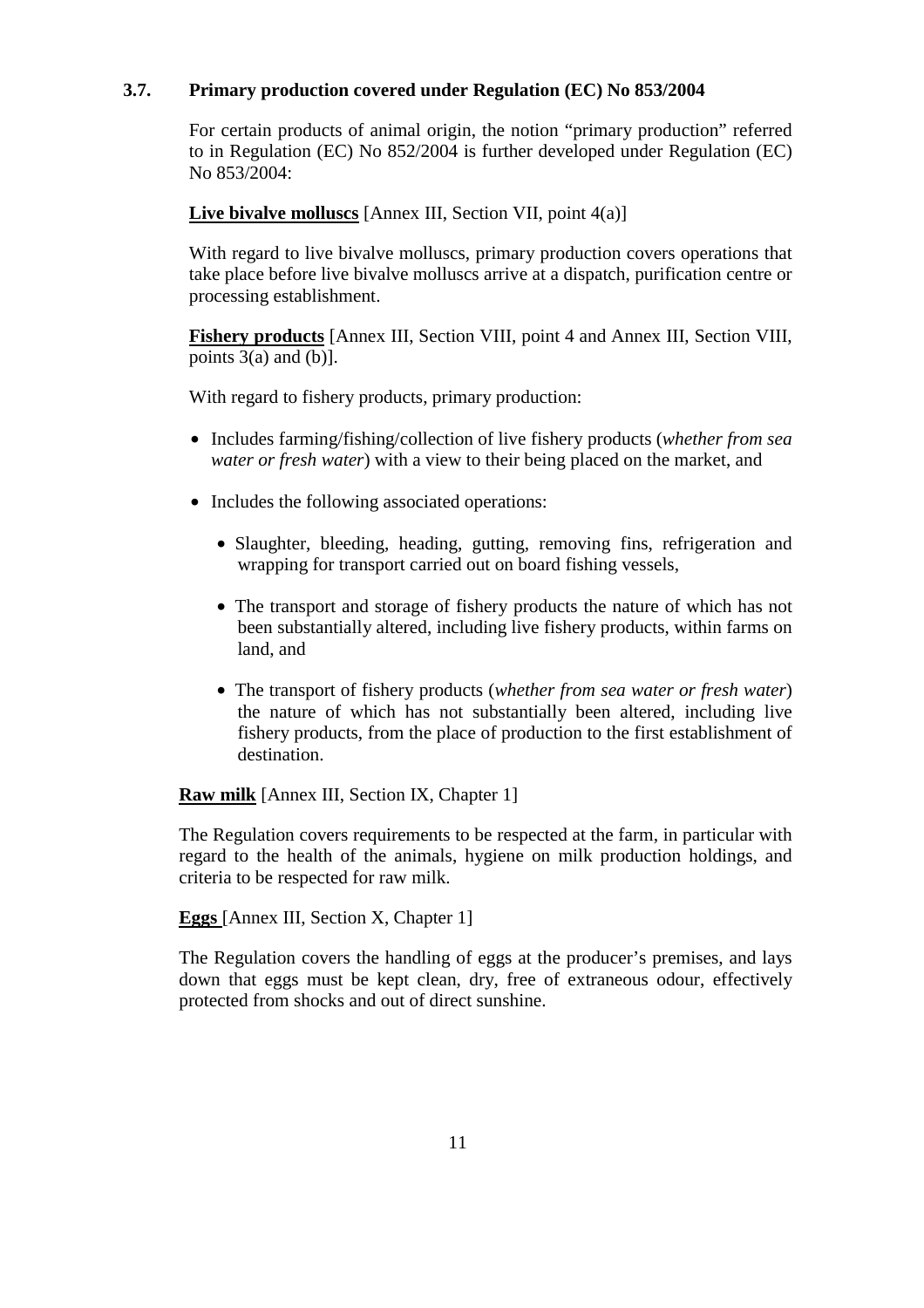## **4. APPROVAL OF ESTABLISHMENTS (ARTICLE 4 OF THE REGULATION)**

## **4.1. Establishments subject to approval**

Establishments [except those carrying out only primary production, transport operations, the storage of products not requiring temperature controlled storage conditions or retail operations other than those to which this Regulation applies pursuant to Article 1(5)(b)] handling those products for which Annex III of Regulation (EC) No 853/2004 lays down requirements must be approved. This entails a wide range of establishments, including establishments handling nonprocessed products and processed products of animal origin.

A non-exhaustive list of establishment categories subject to approval in accordance with Regulation (EC) No 853/2004 is given in Annex IV to the present document.

*As retail (activities involving direct sale or supply of food of animal origin to the final consumer) is not covered by the scope of Regulation (EC) No 853/2004, the approval of retail establishments is not required under that Regulation.* 

## **4.2. The approval of small establishments**

Additionally small establishments handling food of animal origin must be approved by the competent authority.

The approval requirements for such establishments are largely the requirements that applied already to them under the former rules. The new approval requirement should not therefore have imposed an important new burden provided these establishments already complied with the food hygiene rules applicable to them under the relevant former Community rules (e.g. Directives 64/433/EEC and 77/99/EEC).

## *Remark:*

*Regulation (EC) No 853/2004 excludes retail (i.e. the handling and/or processing of food and its storage at the point of sale) from its scope. This means that where cheese is manufactured and sold at a retail premise (e.g. at the farm), these activities can be carried under the respect of the requirements laid down in Regulation (EC) No 852/2004 only, requiring registration but no approval.*

## **4.3. Meat from animals slaughtered at the farm**

Slaughter activities at the farm must be carried out in accordance with the appropriate requirements of Regulation (EC) No 852/2004 and with the specific food hygiene rules for meat production laid down in Regulation (EC) No 853/2004. This includes that the slaughter facilities must be approved by the competent authority.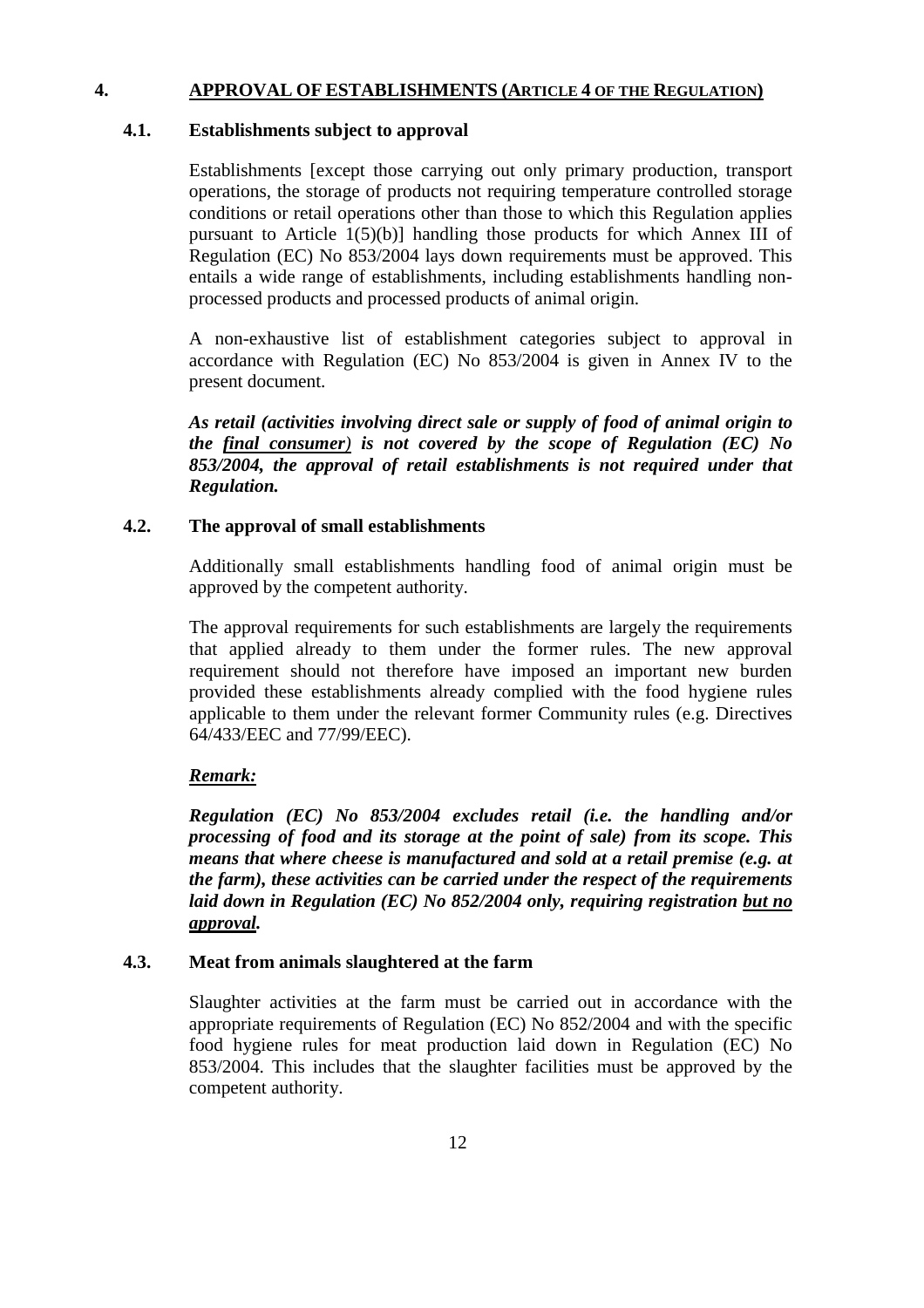Where it is felt that the infrastructural requirements of Regulations (EC) No 852/2004 and 853/2004 are disproportionate for on-the-farm slaughter Member States may adapt those requirements, by adopting national measures, in accordance with the procedure laid down for that purpose in Article 13 of Regulation (EC) No 852/2004 and/or Article 10 of Regulation (EC) No 853/2004.

## *Remarks:*

- *The direct supply, by the producer, of <i>small quantities of meat from poultry and lagomorphs slaughtered on the farm to the final consumer or to local retail establishments directly supplying such meat to the final consumer, fall outside the scope of Regulation (EC) No 853/2004. Member States shall establish national rules to ensure the safety of such meat [see Article1, paragraph (d) of the Regulation].*
- *In the case of "slaughter for private domestic consumption", such activity is undertaken by a private person who cannot be considered as being a food business operator. In addition, meat resulting from such slaughter is not placed on the market. Slaughter for private domestic consumption falls therefore out of the scope of Regulations (EC) No 852/204 and 853/2004. Member States may have national rules in place with regard to this type of slaughter.*

## **4.4. The approval of cold stores**

Article 1, paragraph 5(a) of Regulation (EC) No 853/2004 lays down that: "*Unless expressly indicated to the contrary, this Regulation shall not apply to retail"*.

Since cold stores could be considered as retail establishments in the broader sense of the definition in Article 3, paragraph 7 of Regulation (EC) No 178/2002, one might conclude that cold stores are generally excluded from the scope of Regulation (EC) No 853/2004 and are therefore not the subject of approval by the competent authorities (see Article 1, paragraph 5(a) of Regulation (EC) No 853/2004).

However, with regard to cold storage, Regulation (EC) No 853/2004 lays down requirements which must be considered as **expressly indicating** that cold storage operations fall within the scope of the Regulation, e.g.:

• Annex III, Section I, Chapter VII of Regulation (EC) No 853/2004 contains requirements regarding cold storage for meat, and cold stores for meat are therefore establishments handling products for which Annex III to the Regulation lays down requirements. Such establishments shall not operate unless the competent authority has approved them;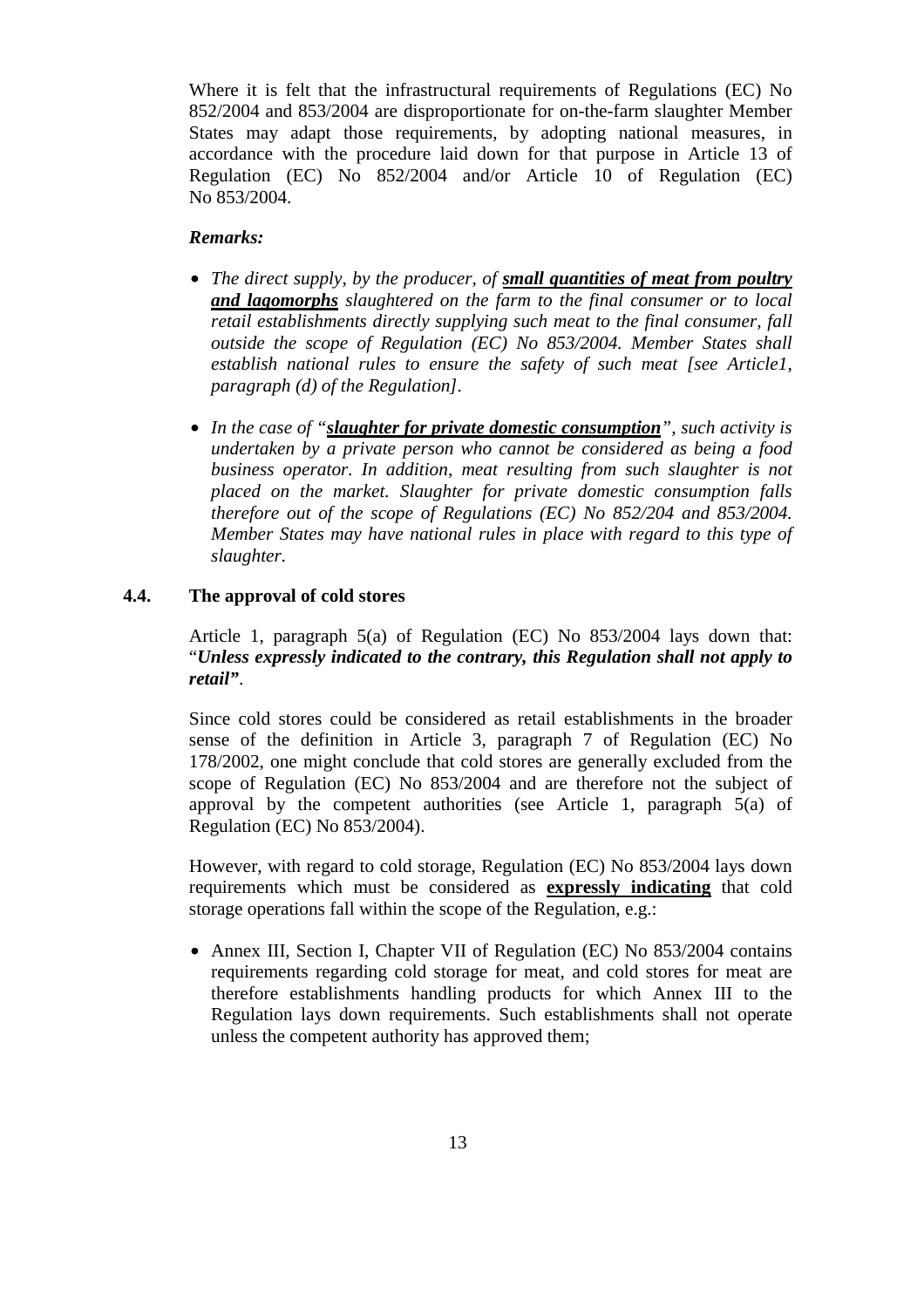• Article 4 of Regulation (EC) No 853/2004 expressly excludes storage of products not requiring temperature-controlled storage conditions from the approval obligations, it being understood that establishments proceeding to cold storage must be approved.

Cold stores must therefore be approved insofar as they are used in relation with activities for which Annex III of Regulation 853/2004 lays down requirements.

However, in the light of Article 1, paragraph 5(b), cold stores operated by genuine retail outlets not covered by the Regulation are not subject to the Regulation, and cold stores that are involved in wholesale operations which are physically limited to transport and storage, do not need to be approved but remain subject to the temperature requirements. When wholesale activities include more than storage and transport (for instance re-wrapping), the cold stores remain establishments to be approved in accordance with Article 4.

## **4.5. Re-wrapping establishments**

Re-wrapping establishments proceed to the unwrapping of products of animal origin that were previously wrapped in another establishment. Such unwrapping and re-wrapping operations may be combined with operations such as slicing and cutting of food.

Re-wrapping establishments handle exposed products of animal origin. It must be considered that, when they handle products of animal origin that are covered in Annex III of the Regulation, they fall within the scope of Article 4, paragraph 2 of the Regulation. Their approval is therefore required. This is a logical approach since new hazards may be introduced at the level of such establishments.

In order to ensure traceability, food business operators should not place on the market products of animal origin handled in rewrapping establishments unless the identification mark of the rewrapping establishment is applied.

## **4.6. Wholesale markets**

It appears from Article 3, paragraph 3 of Regulation (EC) No 854/2004 that wholesale markets manufacturing products of animal origin need approval before they can place on the market their products. Since in a wholesale market several infrastructures and equipment (e.g. water supply, cold stores) are shared by several units, it seems appropriate that a person/body is held responsible for ensuring that the hygiene requirements for those common infrastructures and equipment are met.

## **5. TECHNICAL ISSUES**

## **MEAT**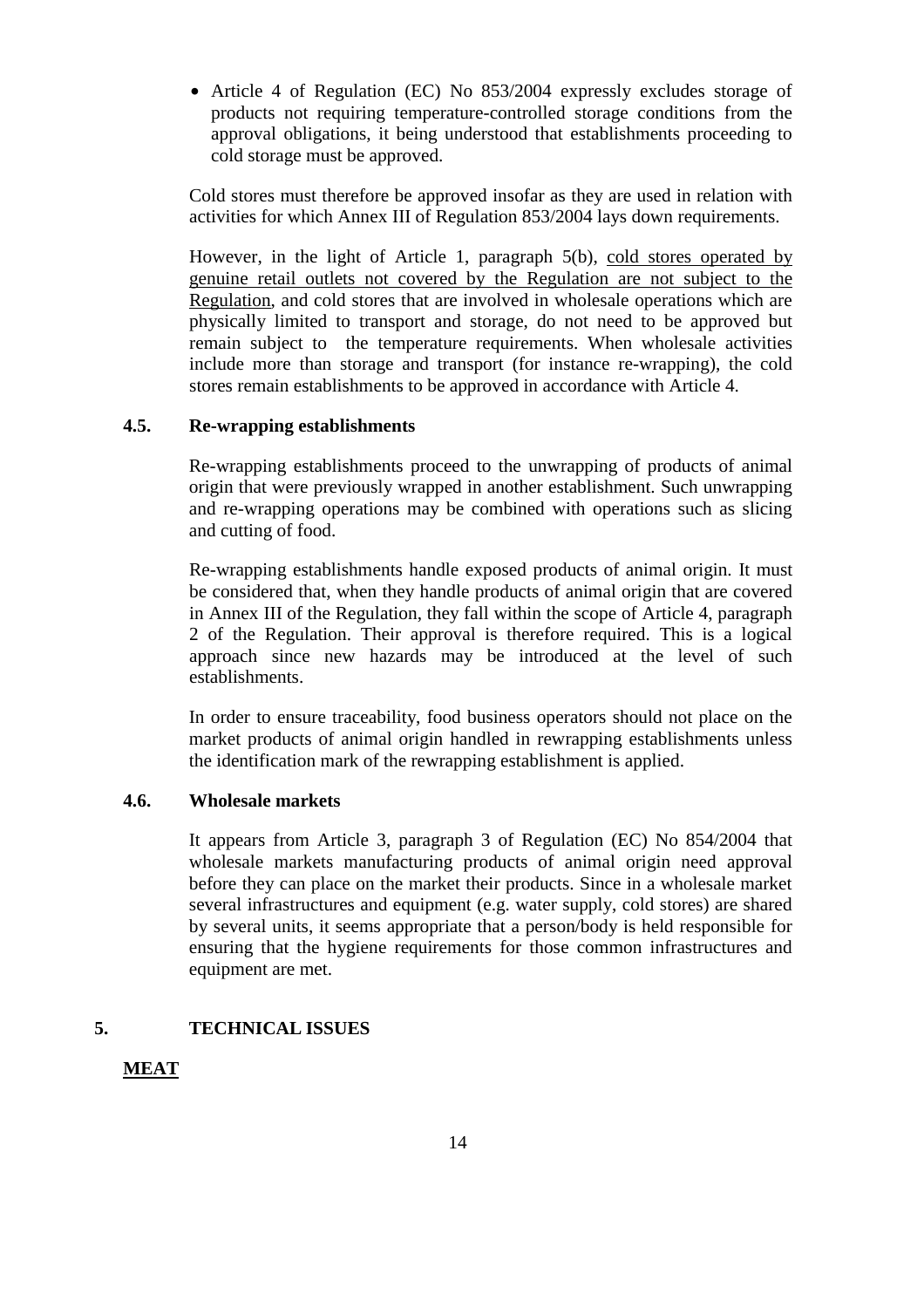## **5.1. Animal species**

Definitions of certain animal species are provided for in Annex I of Regulation (EC) No 853/2004.

- With regard to point 1.2, 'domestic ungulates' are defined as *"domestic bovine (including Bubalus and Bison species) (…)"*. Yak or zebu animals are also domestic bovines.
- With regard to point 1.6, 'farmed game' is defined as *"farmed ratites and farmed land mammals other than those referred to in point 1.2"*. Reindeer which are traditionally farmed are also farmed game.

## **5.2. Clean animals**

The requirement for animals to be clean is referred to in several parts of the new Hygiene rules:

- Farmers must take adequate measures, as far as possible, to ensure the cleanliness of the animals going to slaughter (Annex I, Part A, point II. 4(c) of Regulation (EC) No 852/2004);
- Slaughterhouse operators must ensure that animals are clean (Annex III, Section I, Chapter IV, point 4 of Regulation (EC) No 853/2004);
- The official veterinarian is to verify compliance with the requirement to ensure that animals that have such hide, skin or fleece conditions that there is an unacceptable risk of contamination of the meat during slaughter are not slaughtered unless they are cleaned beforehand (Annex I, Section II, Chapter III, point 3 of Regulation (EC) No 854/2004)

The background for this requirement is that there is substantial proof that unclean animals have been at the source of carcase contamination and subsequent food poisoning. Animals that are sent for slaughter must therefore be clean enough not to present an unacceptable risk for slaughter and dressing operations.

The objective of the requirement is indeed to avoid contamination of the meat during slaughter so as to ensure that the microbiological quality required by Community law is achieved.

Developing the means for reaching the objective is a task to be achieved by the food business operators concerned. There are different means of reaching the objective, including:

- The effective cleaning of animals, or
- The sorting of the animals in accordance with cleanliness and developing an appropriate slaughter scheme, or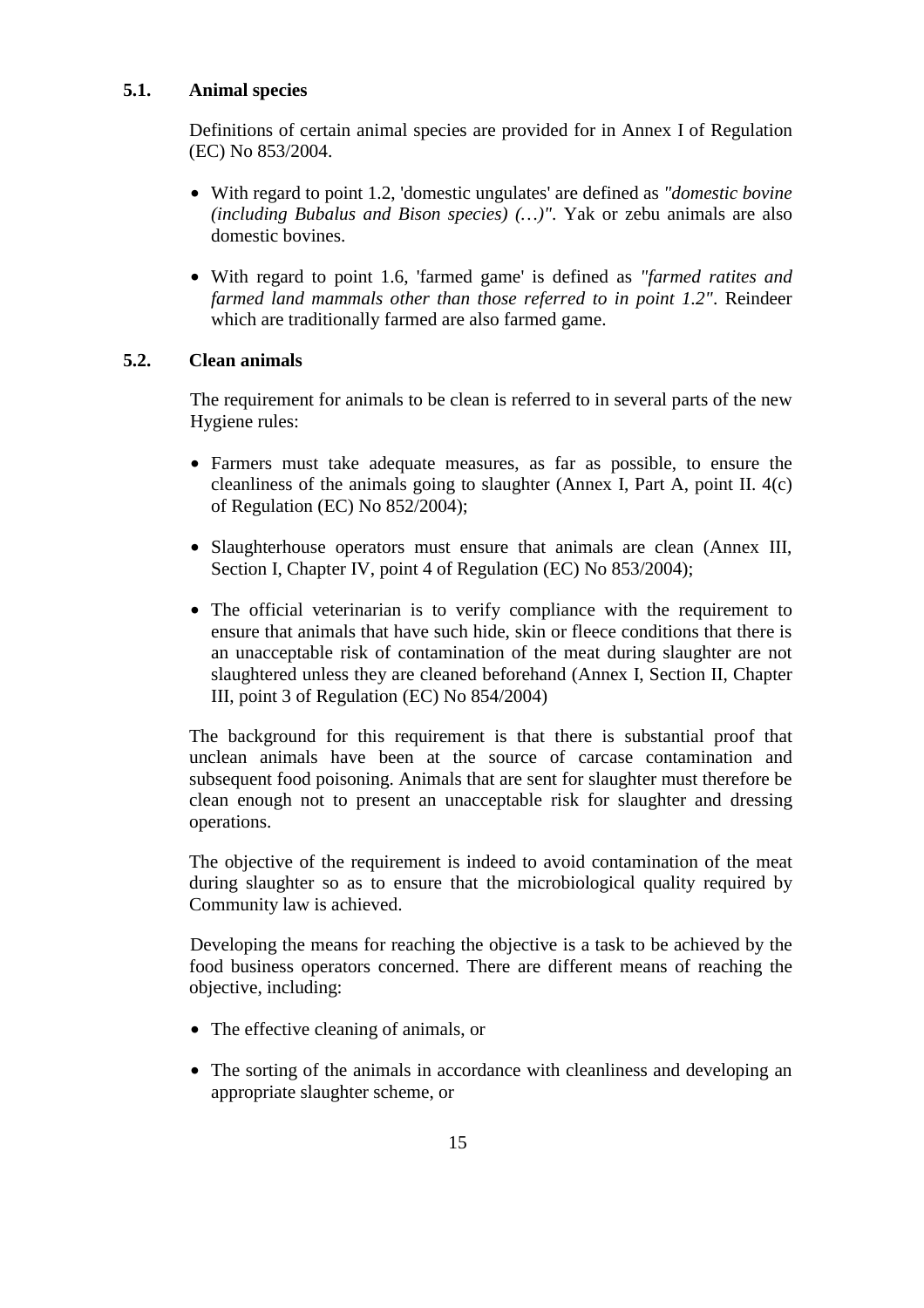- Developing procedures for the hygienic dressing of animals that must protect carcasses from unnecessary contamination, or
- Other appropriate procedures.

Guides to good practice may be an appropriate tool to assist slaughterhouse operators in defining these means.

It is the task of the competent authority to verify whether the procedures developed by the operators are carried out properly.

## **5.3. Lairage facilities and waiting pens**

Annex III, Section I, Chapter II, point 1(a) of the Regulation lays down that *"Slaughterhouses must have adequate and hygienic lairage facilities or, climate permitting, waiting pens that are easy to clean and disinfect. These facilities must be equipped for watering the animals and, if necessary, feeding them."*

As is the case for other requirements, the principle of proportionality must be respected in deciding about the nature of lairages or waiting pens. For small slaughterhouses, slaughtering few animals, there is no need to require sophisticated or extensive infrastructures, and the equipment for watering and if necessary for feeding the animals may be simple (e.g. movable equipment).

## **5.4. Equipment for the sterilisation of knives**

Annex III, Section I, Chapter II, point 3 of the Regulation lays down that slaughterhouses *"must have facilities for disinfecting tools with hot water supplied at not less than 82°C or an alternative system having an equivalent effect."* 

Worries have been expressed by operators of small slaughterhouses that this requirement, with regard to the sterilisation of knives, may create the need for having available multiple facilities in the slaughter room.

The objective of the requirement is to ensure that meat is not contaminated through equipment, e.g. knives. This objective can be achieved through different means, such as:

- Having sterilising equipment for knives at key places in the slaughterhouses directly accessible by the workers. Such equipment may be the appropriate choice in the bigger slaughterhouses.
- Sterilising in a single operation a number of knives sufficient to ensure that clean knives are available throughout the slaughter operations. This solution may be appropriate in low capacity slaughterhouses.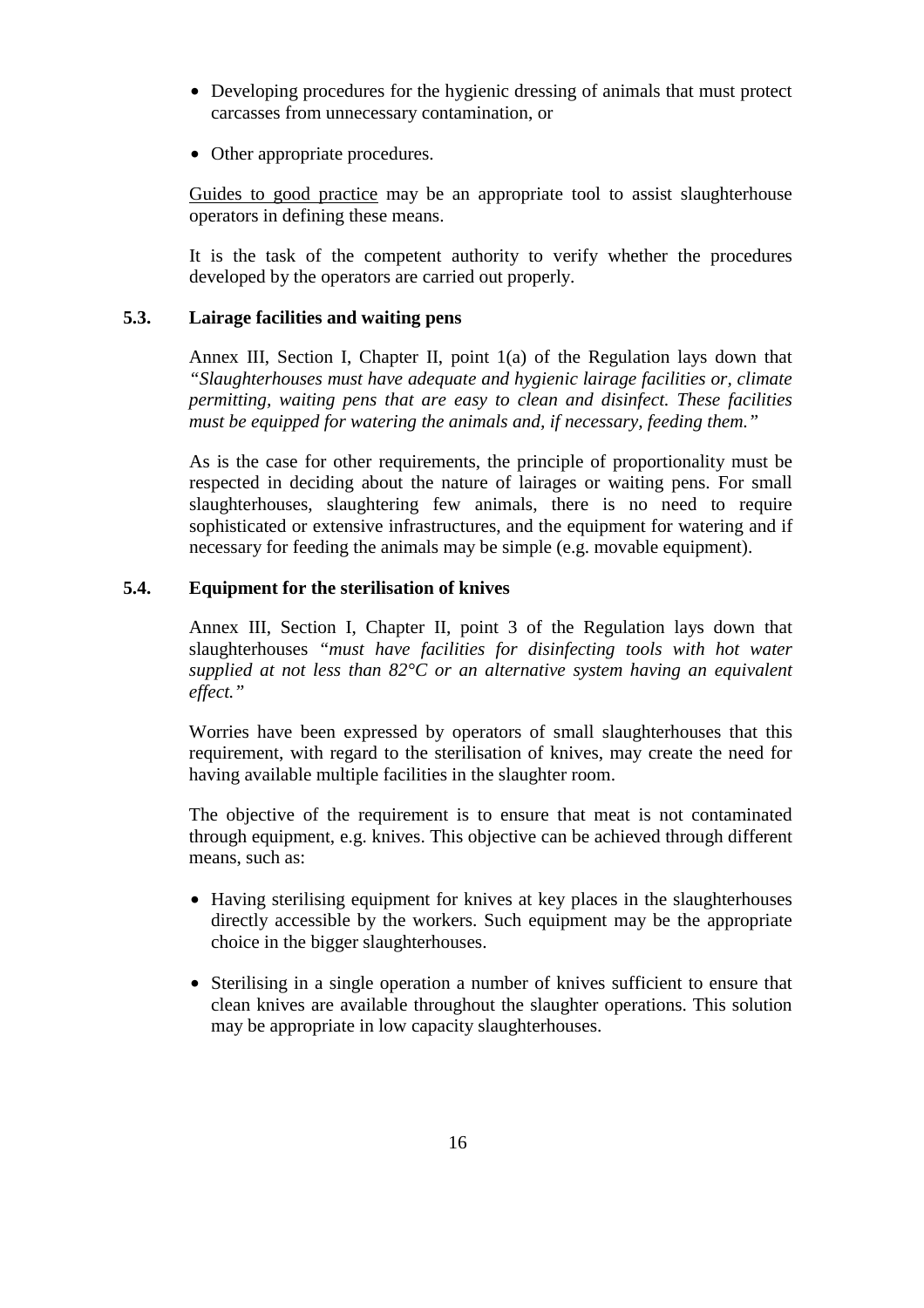## **5.5. Transport of meat at temperatures that must enable the production of specific products**

Annex I, Chapter XIV, point 66 of Directive 64/433/EEC provided that:

*"Fresh meat must be chilled immediately after the post-mortem inspection and kept at a constant internal temperature of not more than + 7 °C for carcases and cuts and + 3 °C for offal.* 

*Derogations from this requirements may, for technical reasons relating to the maturation of meat, be granted by the competent authority on a case-by-case basis for the transportation of meat to cutting plants or butcher shops in the immediate vicinity of the slaughterhouse, provided that such transport takes not more than two hours".*

At several occasions, the Commission has been questioned by food business operators who fear that this possibility has not been carried over in Regulation (EC) No 853/2004. However, the possibility of temperature derogations for the transport of meat has been maintained, and has even been broadened in Annex III, Section I, Chapter VII, point 3 of that Regulation which lays down that:

*"Meat must attain the temperature specified in point 1 before transport, and remain at that temperature during transport. However, transport may also take place if the competent authority so authorises to enable production of specific products, provided that:* 

*(a) such transport takes place in accordance with the requirements that the competent authority specifies in respect of the transport from one given establishment to another,* 

*and* 

*(b) the meat leaves the slaughterhouse, or a cutting room on the same site as the slaughter premises immediately and transport takes no more than two hours."* 

"Specific products" must be understood as any product for which the competent authority grants an authorisation and specifies the requirements to be respected.

## **5.6. Scrap trimmings and scrap cuttings**

Annex III, Section V, Chapter II, point 1(c)(i) lays down that *"the raw material used to prepare minced meat must not derive from scrap trimmings and scrap cuttings (other than whole muscle cuttings)"*.

Since the word "scrap" may mean either "small pieces" or "waste", several requests have been made to clarify what is to be understood under the terms "scrap trimmings and scrap cuttings".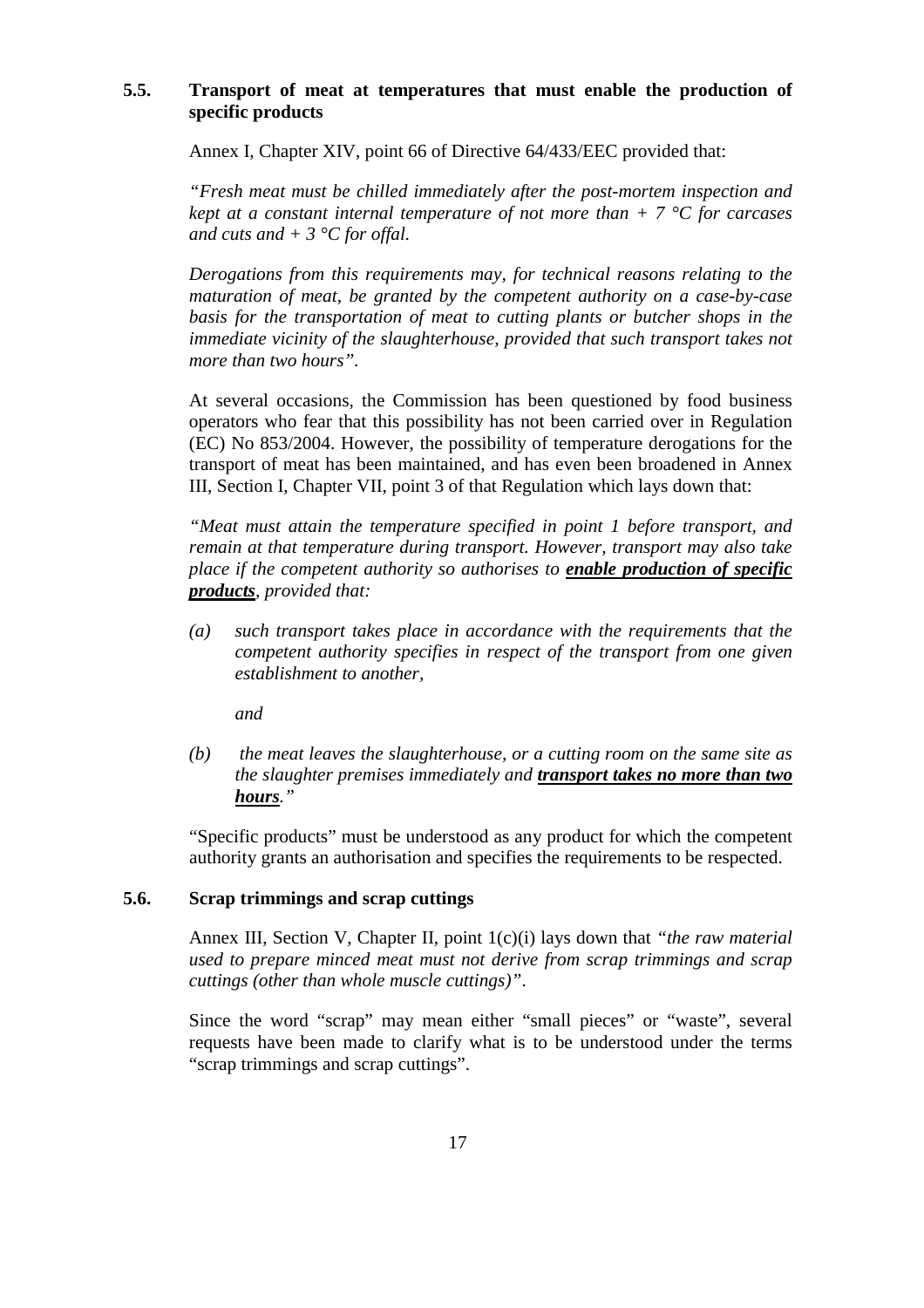In general terms, it would not seem logical to ban products fit for human consumption from being used for human consumption. The use of small pieces (trimmings and cuttings) of meat that are fit for human consumption for the preparation of minced meat should therefore not pose a problem, it being understood that the microbiological quality of the minced meat must be guaranteed at all times, and that they have been obtained from whole muscle.

## **5.7. The evaluation of the food chain information by the slaughterhouse operator**

With regard to the food chain information, Annex II, Section III, point 5 of Regulation (EC) No 853/2004 lays down that the slaughterhouse operators must, in order to check whether or not to accept animals on their premises, evaluate the relevant information before making it available to the official veterinarian.

In practice, the slaughterhouse operator shall **check** that the food chain information that is presented is complete with no obvious errors or omissions, and can be deemed effective to support his decision. It does not impose on the slaughterhouse operator to make a professional evaluation of the information since such evaluation can only be performed in a professional way by the official veterinarian.

## **5.8. Mobile slaughterhouse**

The wording of Regulation (EC) No 852/2004 and (EC) No 853/2004 does not prevent the use of mobile facilities for the slaughter of animals, provided that these facilities comply with the relevant requirements laid down in those Regulations.

Member States may adapt the requirements as regards the construction, layout and equipment of these establishments by adopting national measures in compliance with the procedure laid down in Articles 13 of Regulation (EC) No 852/2004 and 10 of Regulation (EC) No 853/2004.

## **5.9. Meat preparations and meat products**

Annex I of Regulation (EC) No 853/2004 defines:

- 'Meat preparations' as "fresh meat, including meat that has been reduced to fragments, which has had foodstuffs, seasonings or additives added to it or which has undergone processes insufficient to modify the internal muscle fibre structure of the meat and thus to eliminate the characteristics of fresh meat."(point 1.15).
- 'Meat products' as "processed products resulting from the processing of meat or from the further processing of such processed products, so that the cut surface shows that the product no longer has the characteristics of fresh meat. (point 7.1).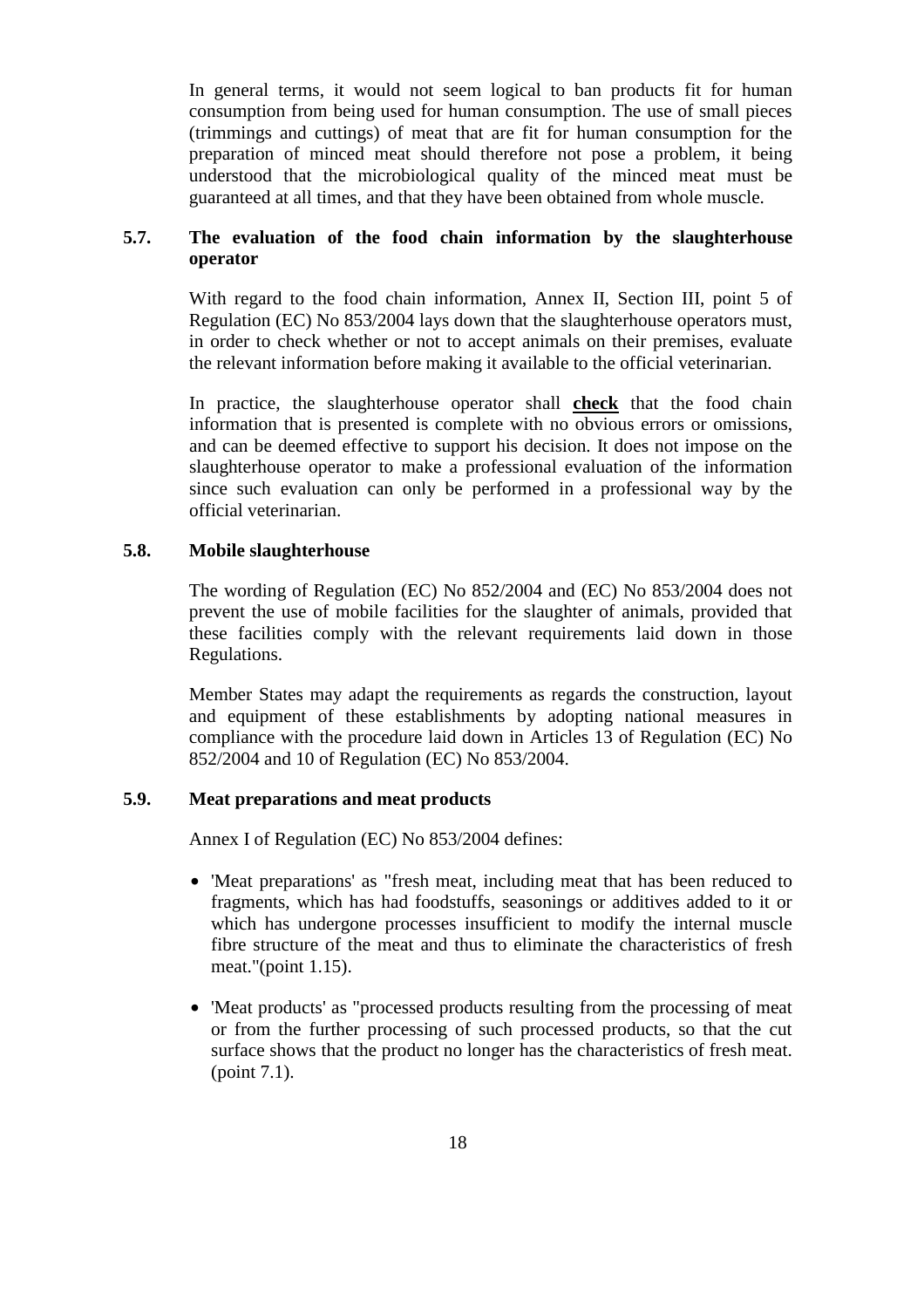Definitions of 'processing', 'unprocessed products' and 'processed products' are laid down, respectively, in Article  $2(1)(m)$ , (n) and (o) of Regulation (EC) No 852/2004 and are applicable to all foodstuffs, including meat.

All meat products fall within the definition of 'processed products'. However, meat preparations can fall within the definition of 'unprocessed products' or that of 'processed products'. For example, a meat preparation will fall within the definition of 'processed products' if the actions mentioned in the definition of 'processing' that are applied are insufficient to modify the internal muscle fibre structure of the meat completely and the cut surface shows that the product has the characteristics of fresh meat.

The definitions of 'meat preparations' and 'meat products' (and others in Regulation (EC) No 853/2004) are intentionally broad because meat technology is innovative. There is, however, a need for products to fall within a particular definition and that they are manufactured according to the relevant hygiene requirements. In addition, rules on marketing standards, additives and labelling make reference to these definitions and, as such, harmonisation of application is essential.

Products may be placed on the market before the processing has resulted in complete changes to the meat/internal muscle fibre structure. In such cases, the degree to which the characteristics of fresh meat have been eliminated at the point where a product is placed on the market will determine the definition into which it falls. If the characteristics of fresh meat are not completely eliminated, the product should be considered to fall within the definition of 'meat preparations'. If the characteristics of fresh meat are completely eliminated, it should be considered to fall within the definition of 'meat products'.

The following clarifications can therefore be provided:

- Fresh meat that has been reduced to fragments includes minced meat. Therefore, minced meat to which other foodstuffs, seasonings or additives have been added falls within the definition of meat preparations.
- Fresh meat that has been marinated completely through to the centre falls within the definition of 'meat products' as the definition of 'processing' includes marinating and this process results in a denaturising of muscle fibre proteins which constitutes modification of the internal muscle fibre structure and elimination of characteristics of fresh meat at the cut surface.
- Fresh meat that has not been marinated completely through to the centre falls within the definition of 'meat preparations' as the modification of the internal muscle fibre structure is not complete and the cut surface still shows the characteristics of fresh meat.
- Salted or cured meat, even throughout the whole meat, placed on the market in the initial phase of the maturing process and which has not undergone any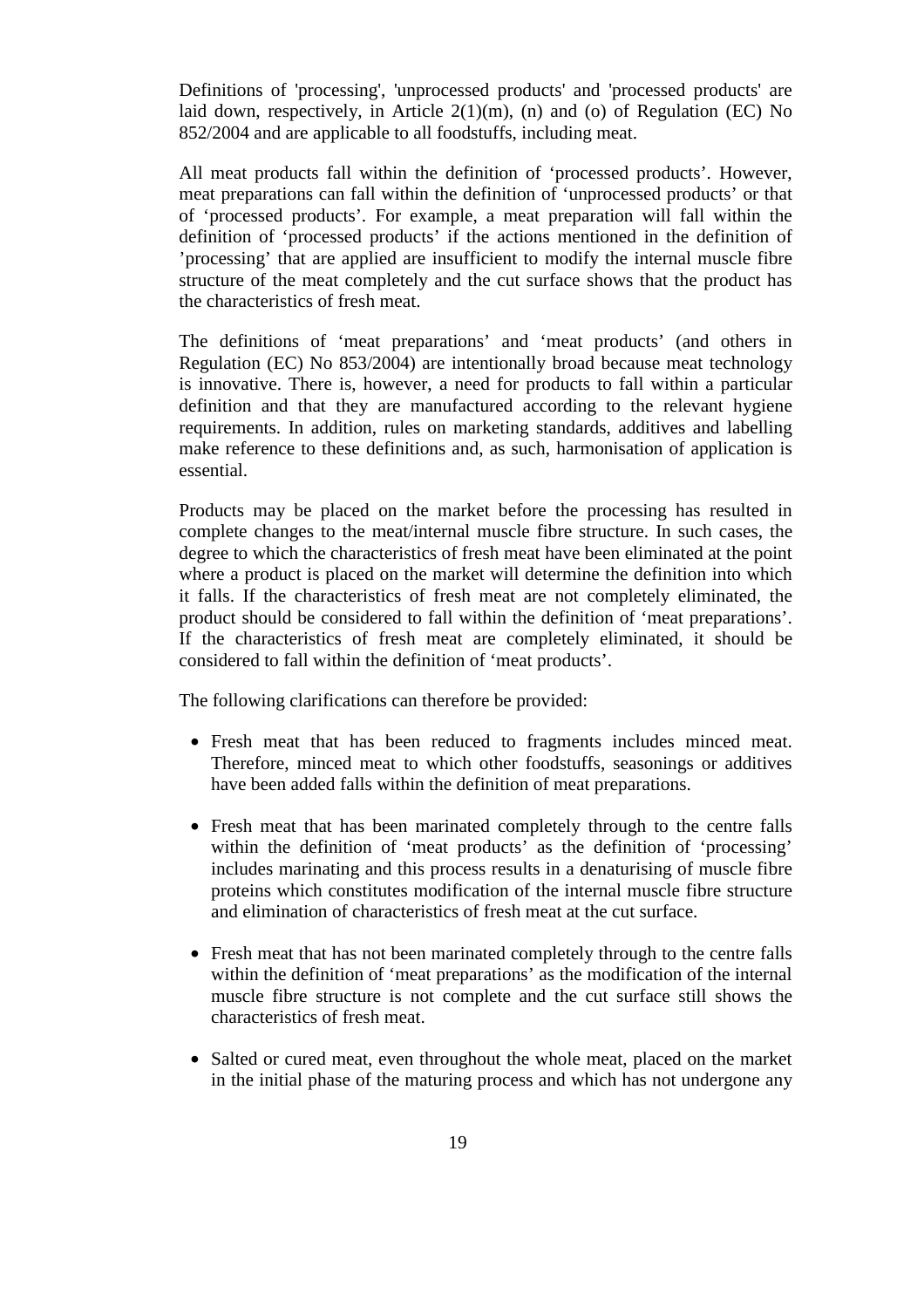other processing, such as cooking or drying, falls under the definition of 'meat preparation', as characteristics of fresh meat still remain. When the product is submitted to further processing, such as drying, which results in the elimination of the characteristics of fresh meat, it will then fall within the definition of 'meat products'.

- Flash fried meat which remains raw in the centre falls within the definition of 'meat preparations', as the heating process was insufficient to modify the internal muscle fibre structure of the meat and eliminate the characteristics of fresh meat completely. The cut surface therefore still shows characteristics of fresh meat.
- Flash fried meat marinated through to the centre or completely cured before flash frying falls within the definition of a 'meat product', because the marinating/complete curing has eliminated the characteristics of fresh meat.
- Meat which has been completely fried but which still requires cooking before consumption falls within the definition of 'meat products', as the frying has modified the internal muscle fibre structure of the meat to the extent that the characteristics of fresh meat have been eliminated and the cut surface no longer shows the characteristics of fresh meat."

## **MILK AND DAIRY PRODUCTS**

## **5.10. Identification mark**

See section 5.18.

## **5.11. Automatic milking installations**

Annex III, Section IX, Chapter I, Part II, Subpart B, Point 1(b) of Regulation (EC) No 853/2004 lays down that milk from each animal must be "checked for organoleptic or physico-chemical abnormalities by the milker or a method achieving similar results".

Traditionally the milker checks the milk from each animal by visual inspection. Other methods achieving similar results may be used.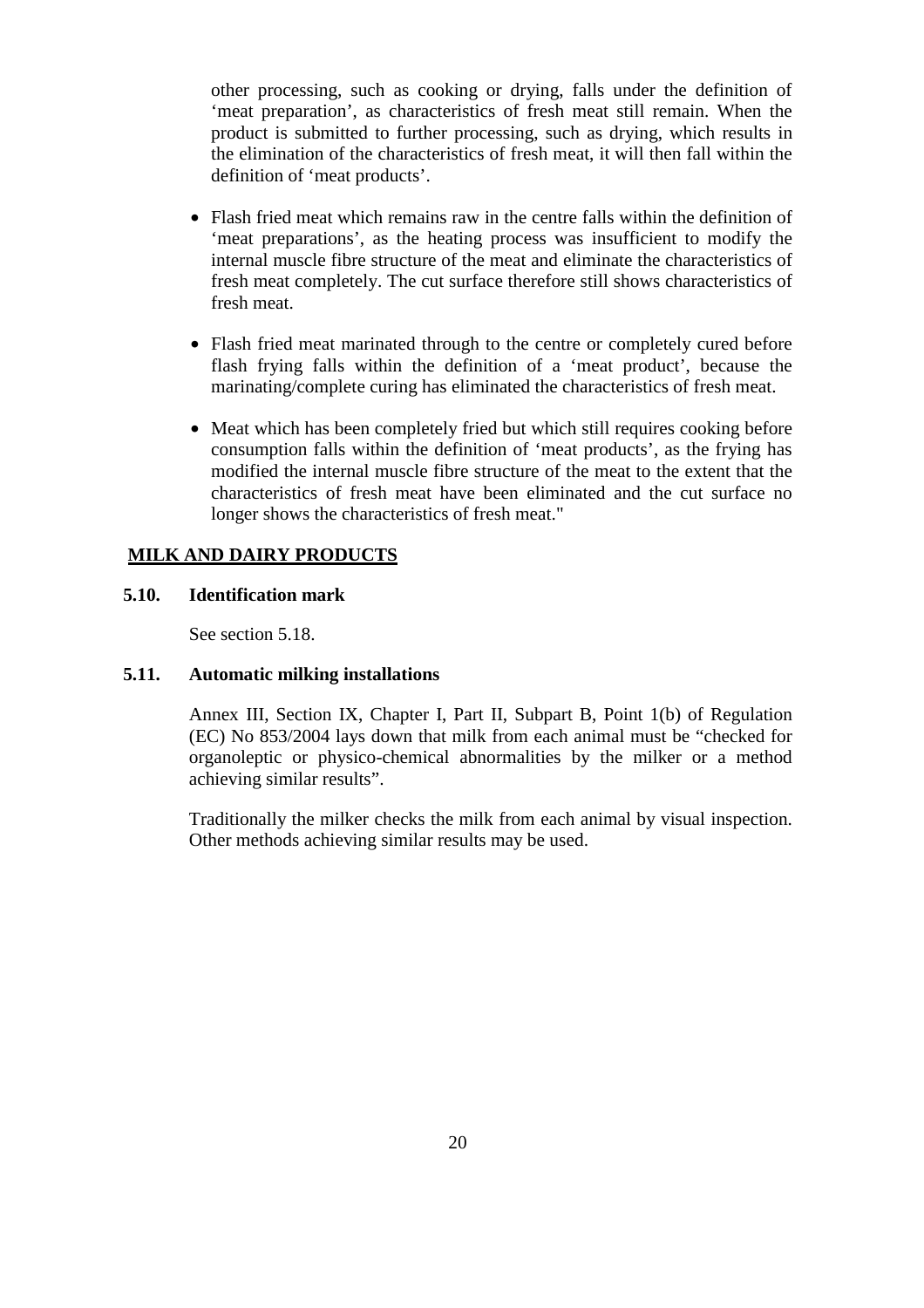Other methods are necessary if milking is performed using fully automated milking installations. In particular, it would be good practice that automatic milking installations should be able to detect abnormal milk automatically and separate it from the human consumption supply. An internationally recognised ISO standard concerning the requirements for automated milking installations has been developed and includes the methods used to check for organoleptic or physico-chemical abnormalities in the milk (ISO 20966:2007).

## **5.12. Labelling**

Annex III, Section IX, Chapter IV of Regulation 853/2004 prescribes the labelling of raw milk and products made with raw milk intended for human consumption in the context of labelling Directive 2000/13. This entails that the labelling information concerning products made from raw milk applies up to the point of sale.

They shall be given to the consumer to allow him to make his choice. They may be provided with packaging, document, notice, label, ring or collar accompanying or referring to the concerned products.

The terms "physical or chemical treatment" referred to in point 1(b) of the same chapter should be understood as treatments to reduce possible microbiological hazards linked to raw milk or raw milk products (e.g. microfiltration).

#### **5.13. Criteria for cow's milk**

Annex III, Section IX, Chapter II, III (1) (b) lays down that processed cow's milk used to prepare dairy products has a plate count of less than 100 000 per ml. The background of this requirement is that processed milk (e.g. pasteurised milk) that is used as a raw material has to comply with this limit before entering into a new processing step. It is not the intention therefore to require milk that has already entered into a new processing step (e.g. to which additional flora has been added for processing reasons - production of yoghurt or cheese) to comply with this criterion.

### **5.14. Animal species**

Annex I, point 4.1 of Regulation (EC) No 853/2004 defines 'raw milk' as "milk produced by the secretion of the mammary gland of farmed animals (…)". This definition covers therefore animals other than the common dairy species (cows, ewes and goats).

In practice, placing on the market of milk from mares, asses, camels or other farmed animals, including farmed game animals (e.g. reindeer), is possible provided that their production and processing comply with the relevant requirements laid down in Regulations (EC) No 852/2004 and (EC) No 853/2004.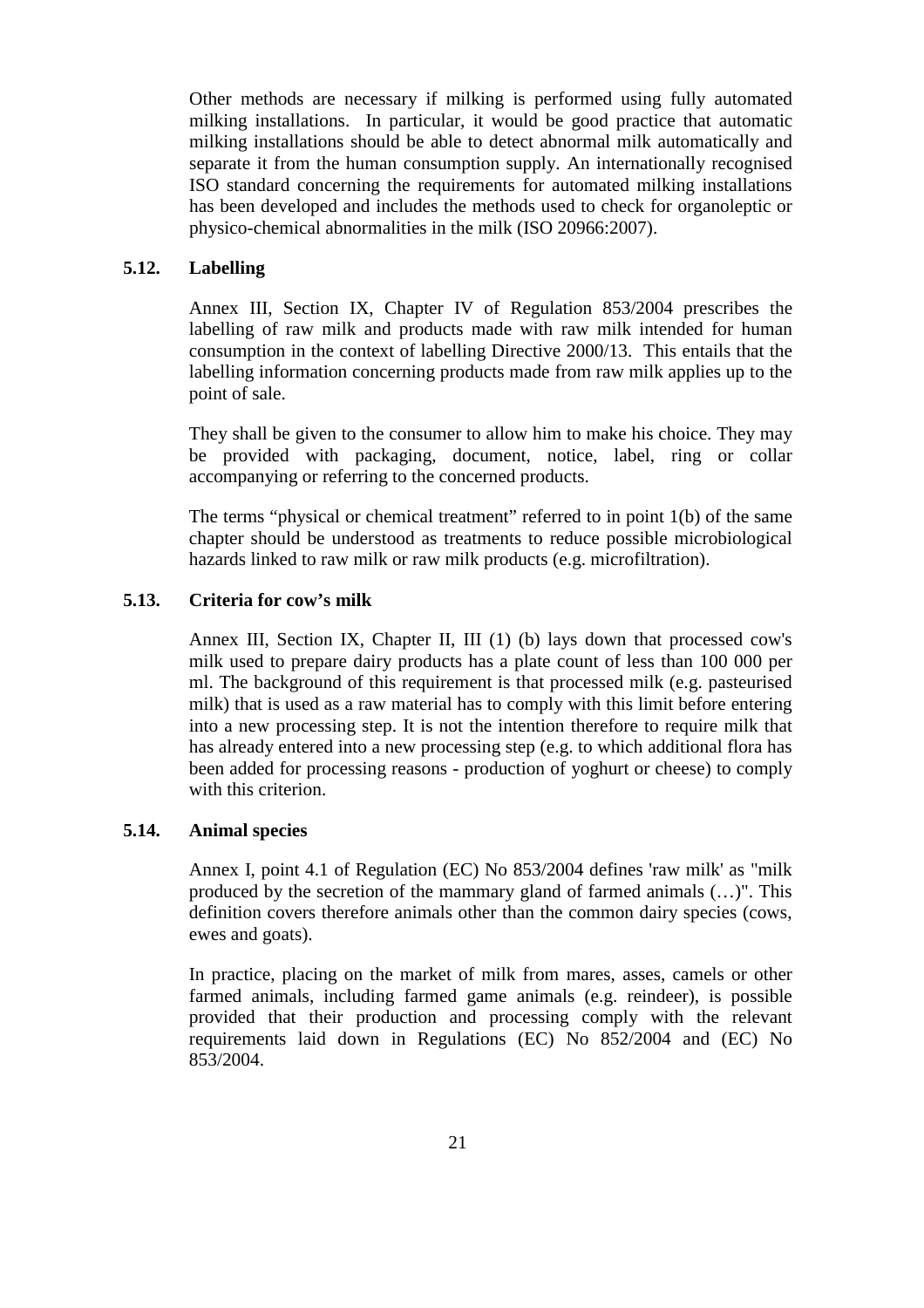#### **FISHERY PRODUCTS**

#### **5.15. Parasites of public health concern**

Annex III, Section VIII, Chapter III, Point D of Regulation (EC) No 853/2004 contains provisions to ensure the killing of viable larval stages of parasites in fishery products that may represent a health hazard to the consumers. Fishery product-borne parasitic diseases in humans are caused by:

- An infection following ingestion of viable parasites of human health concern. The larval stages of such parasites representing a health hazard to the consumer are (1) nematodes, mainly larvae of *Anisakis* species and *Pseudoterranova decipiens*, (2) larvae (plerocercoids) of *Diphyllobothrium* cestodes and (3) larvae (metacercariae) of trematodes, or
- An allergic reaction linked to *Anisakidae*. According to EFSA, only *Anisakis simplex* has been clearly implicated with allergic reactions. EFSA stipulates that the primary initiator of allergy to Anisakis nematodes in humans is infection by live *Anisakis simplex* larvae.

#### **5.16. The term 'obviously contaminated'**

Annex III, Section VIII, Chapter V, Point D 'PARASITES' of Regulation (EC) No 853/2004 includes a general provision for food business operators regarding visual examination for visible parasites and rules for placing on the market of such fishery products:

'Food business operators must ensure that fishery products have been subjected to a visual examination for the purpose of detecting visible parasites before being placed on the market. They must not place fishery products that are obviously contaminated with parasites on the market for human consumption.'

Section I of Annex II to Regulation (EC) No 2074/2005 lays down, in Chapter II, more specific provisions for visual inspection of eviscerated fish and of fish fillets and slices for establishments on land and on board factory vessels. It also defines, in Chapter I, the terms 'visible parasite', 'visual inspection' and 'candling'.

Destructive methods, like the digestion method, cannot be used in visual examination and visual inspection for determining whether fishery products are 'obviously contaminated' with parasites.

When considering whether a fishery product is 'obviously contaminated' with parasites, in order to assess whether it can be placed on the market or not, it must be distinguished between edible and non-edible parts of the fishery product: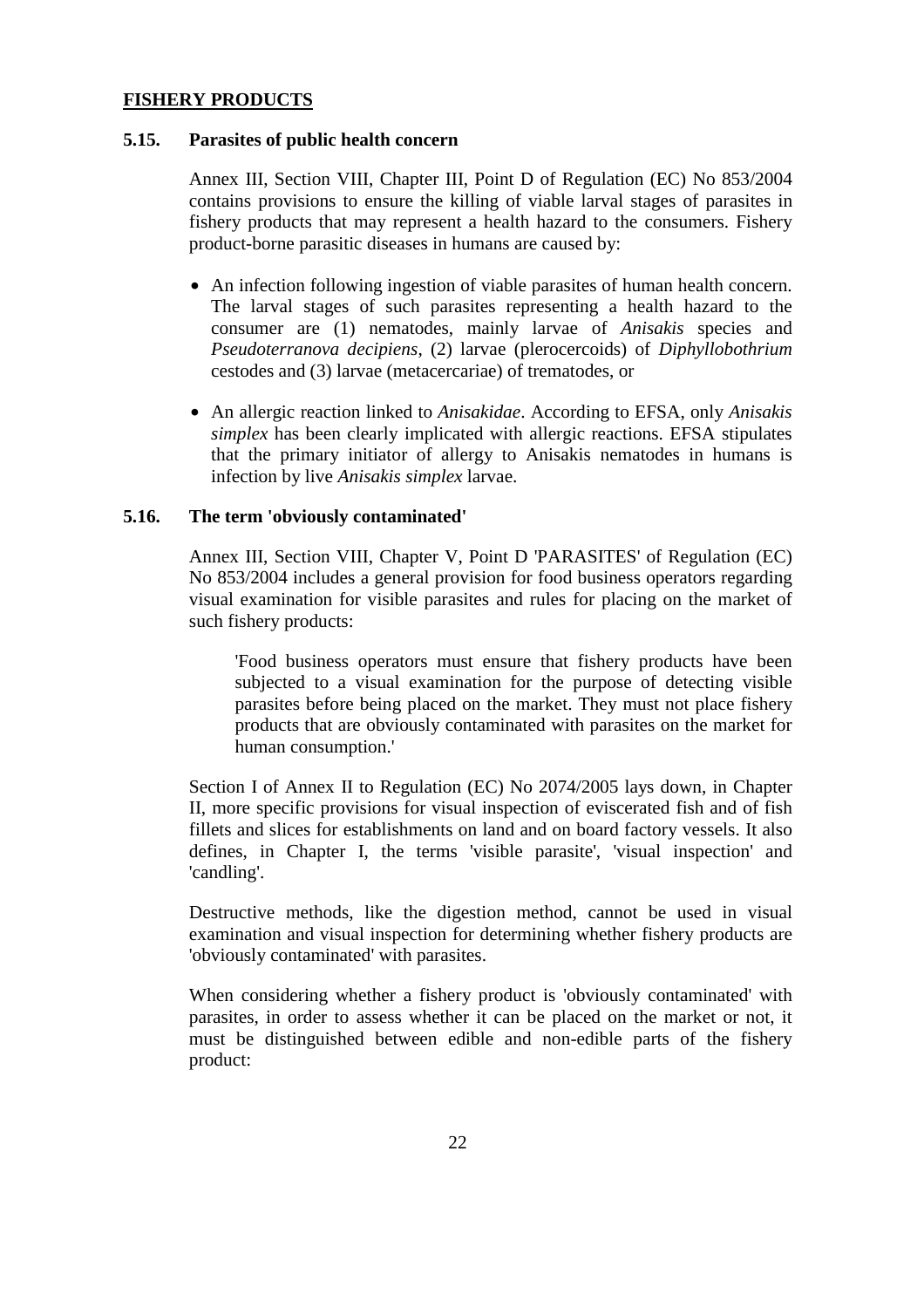- When visible parasites are only found in parts of the fishery product that are not to be consumed (**non-edible parts of the raw material**) the normal procedures (including gutting, etc.) ensure that the raw materials actually used for products intended for human consumption are not obviously contaminated with visible parasites. When the non-edible parts are removed the raw materials are not considered as 'obviously contaminated'.
- When **edible parts (raw materials or products to be presented to the consumer)** are obviously contaminated with visible parasites, the food business operator has two possibilities: (i) either not to place the fishery product on the market, or (ii) hygienically apply normal sorting and/or preparatory or processing procedures in accordance with Point 1 of Chapter IX of Annex II to Regulation (EC) No 852/2004 to ensure that the product to be presented to the consumer is no longer 'obviously contaminated' with parasites by visible inspection and is thereby fit for human consumption. The procedures may include trimming of raw materials being particularly susceptible to parasites.

The Codex Alimentarius Commission has provided internationally recognized standards providing more details for certain specific fishery products contaminated with parasites. Though these texts for specific products cannot be applied for fishery products in general, they are relevant reference points for the specific products concerned.

The Codex Alimentarius texts indicate limits for non-viable visible parasites and defect levels for texture changes due to parasites for certain specific fishery products ready to be presented to consumers. The Codex also describes candling in a more detailed way than EU legislation.

Some parasites in fishery products may not be visible, but decompose the fish flesh and may render it unfit for human consumption. In such cases the applicable provision is Point 1 of Chapter IX of Annex II to Regulation (EC) No 852/2004 and not the provisions on visible parasites in fishery products referred to in Annex III, Section VIII, Chapter V, Point D of Regulation (EC) No 853/2004.

Guides to good practices may be appropriate tools to assist food business operators in relation to the issue fishery products 'obviously contaminated' with parasites.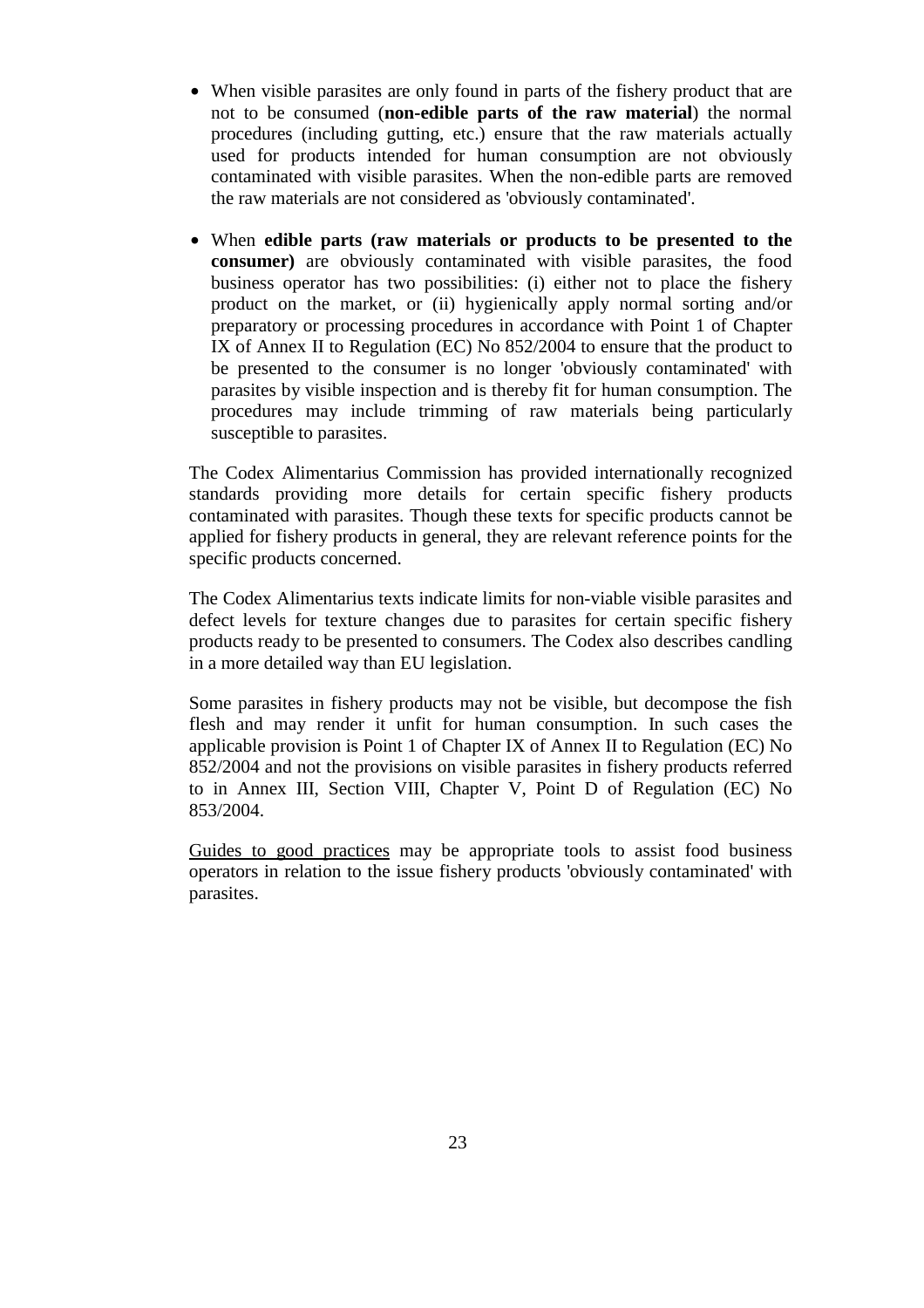## **IDENTIFICATION MARKING**

#### **5.17. Who must apply its ID mark?**

Article 5(1) of Regulation (EC) No 853/2004 lays down:

"*Food business operators shall not place on the market a product of animal origin handled in an establishment subject to approval in accordance with Article 4(2) unless it has either:* 

*(a) a health mark applied in accordance with Regulation (EC) No 854/2004; or* 

*(b) when that Regulation does not provide for the application of a health mark, an identification mark applied in accordance with Annex II, Section I, of this Regulation*"

Annex II, Section I Point A.2 of the Regulation further lays down that:

"*However, when a products packaging and/or wrapping is removed or it is further processed in another establishment, a new mark must be applied to the product. In such cases, the new mark must indicate the approval number of the establishment where these operations take place*."

The key issue is "subject to approval" according to Regulation (EC) No 853/2004. This excludes establishments carrying out only primary production, transport operations, storage of products not requiring temperature-controlled storage conditions and retail operations when excluded from the Regulation (EC) No 853/2004. Annex II, Section I, Point A.2 makes clear that "handled" in the Article 5(1) must be understood broadly including removal of wrapping or packaging.

On the other hand, if there is no removal of the packaging or the wrapping, and no processing in an establishment, the ID mark of the last establishment in the preceding steps of the production chain which is subject to ID marking, must be maintained and no new (additional) ID mark should be applied.

#### **Examples**

- A delivers wrapped temperature-stable meat products to B (not a retailer) without labelling and without an ID-mark out on the wrapped products but with its ID mark on the packaging. B takes the wrapped meat products out of a packaging and therefore must apply its own ID-mark on the wrapping or on a new packaging. B must be approved because its activities are not limited to storage.
- A large package with an ID mark from A applied to the external surface of its packaging and on the wrapped products in the package, is received at B (not a retailer). The packaging is removed. The wrapped products are repackaged. The packaging (or wrapping) must bear the ID-mark of B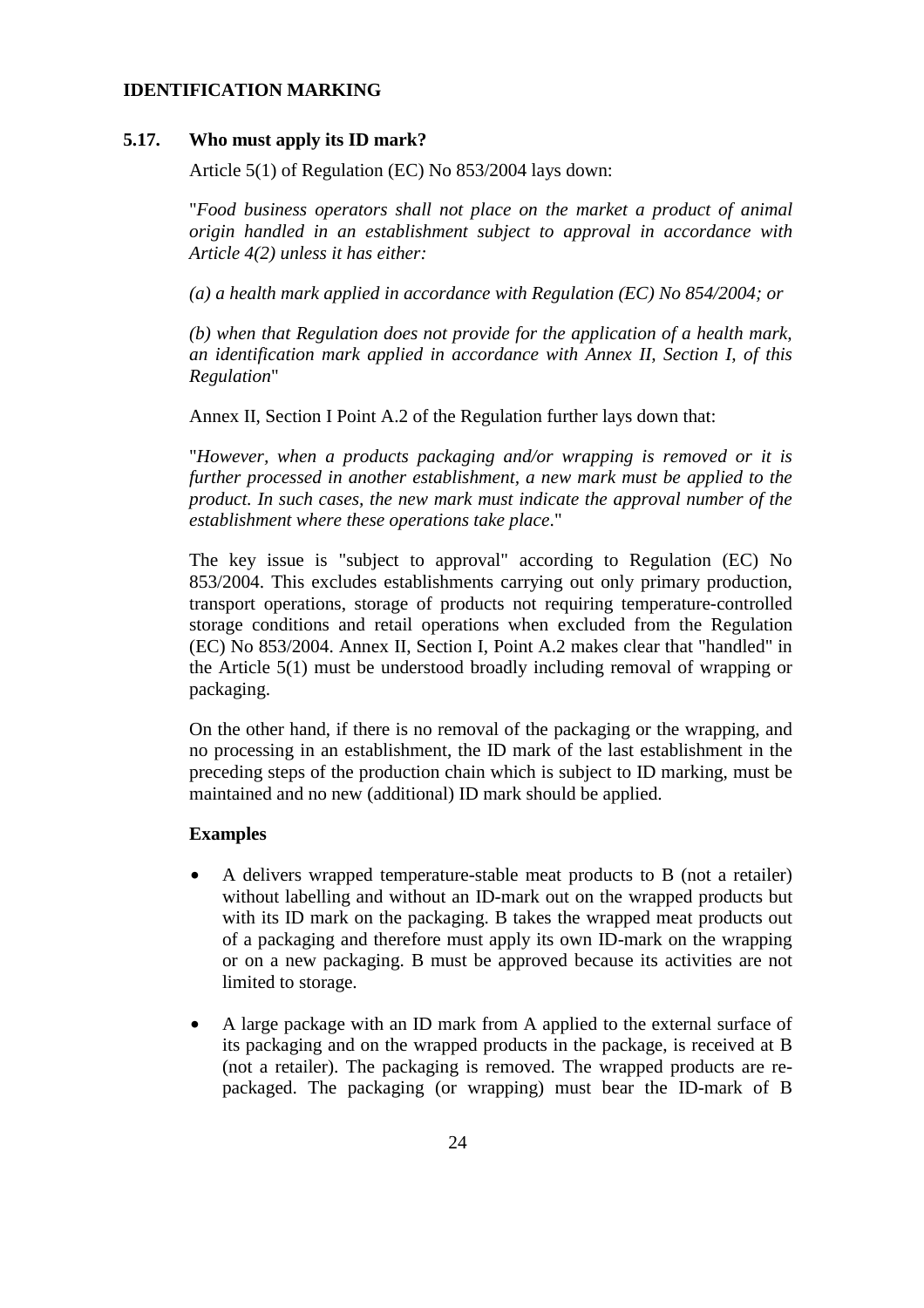because of the removal of the packaging. The ID-mark on the wrapping and the packaging will be different or there might be two ID marks on the wrapping.

- B receives vacuum-packed chilled beef loin with the ID mark of A, which carried out the cutting and the wrapping. In B, the product only undergoes a freezing treatment (no re-wrapping or re-packaging). B cannot apply its ID mark since there is no rewrapping/repackaging and freezing is not processing.
- B receives wrapped (prepacked) sliced meat products with the ID-mark of A on the wrapping. B is a standalone plant only carrying out high pressure processing on the product, sufficient to reduce bacterial load. B must apply its ID-mark on the (re-)packaging or on the wrapped product since HPP is processing. It should be clear what activity was carried out by A and by B.

## **5.18. Multiple ID marking**

In a number of cases a wrapping may carry more than one ID mark (see last example above on HPP treated wrapped sliced meat products).

It is rather common in the dairy sector to apply several identification marks on a single package with a clear indication as to which mark is the valid one. This is the case when the same product can be produced in different establishments. It has also been observed in other sectors.

The wording of Regulation (EC) No 853/2004 does not prevent such practice as long as it is clear which establishment produced or processed the product. In addition, a multiple ID mark should remain exceptional and avoided to the extent possible to exclude confusion on the establishment that produced the product.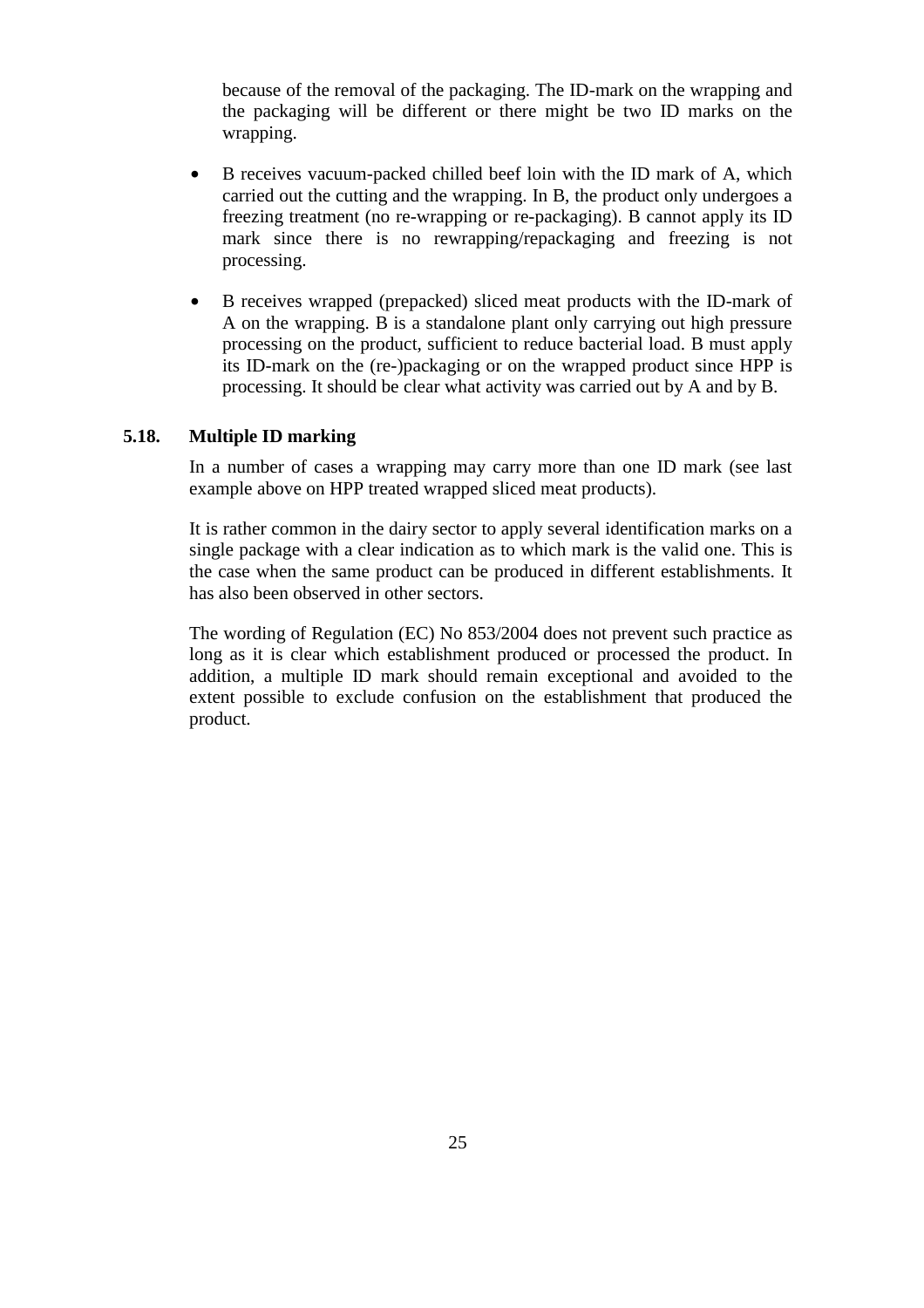## **ANNEX I**

## **Non exhaustive list of unprocessed products of animal origin**

- **Fresh meat/minced meat/Mechanically Separated Meat**
- **Untreated intestines, stomachs and bladders**
- **Meat preparations that have not been processed**
- **Blood**
- **Fresh fishery products**
- **Live bivalve molluscs, live echinoderms, live tunicates and live marine gastropods**
- **Raw milk**
- **Whole eggs and liquid egg**
- **Frogs' legs**
- **Snails**
- **Honey**

**An unprocessed product with a product of plant origin remains a raw product e.g.** 

- **skewer containing fresh meat and vegetables**
- **preparations of fresh fishery products (e.g. fish fillets) with food of plant origin**

## **Remarks:**

- **Unprocessed products can be classified as "raw products", i.e. they have not undergone processing (i.e. any action that substantially alters the initial product, including heating, smoking, curing, maturing, drying, marinating, extraction, extrusion, or a combination of those processes). Frozen products of animal origin remain unprocessed products.**
- **"Fresh" (with regard to meat) means meat that has not undergone any preserving process other than chilling, freezing or quick-freezing, including meat that is vacuum-wrapped in a controlled atmosphere.**
- **"Fresh" (with regard to fishery products) means unprocessed fishery products, whether whole or prepared, including products packaged vacuum or in a modified atmosphere, that have not undergone any treatment to ensure preservation other than chilling.**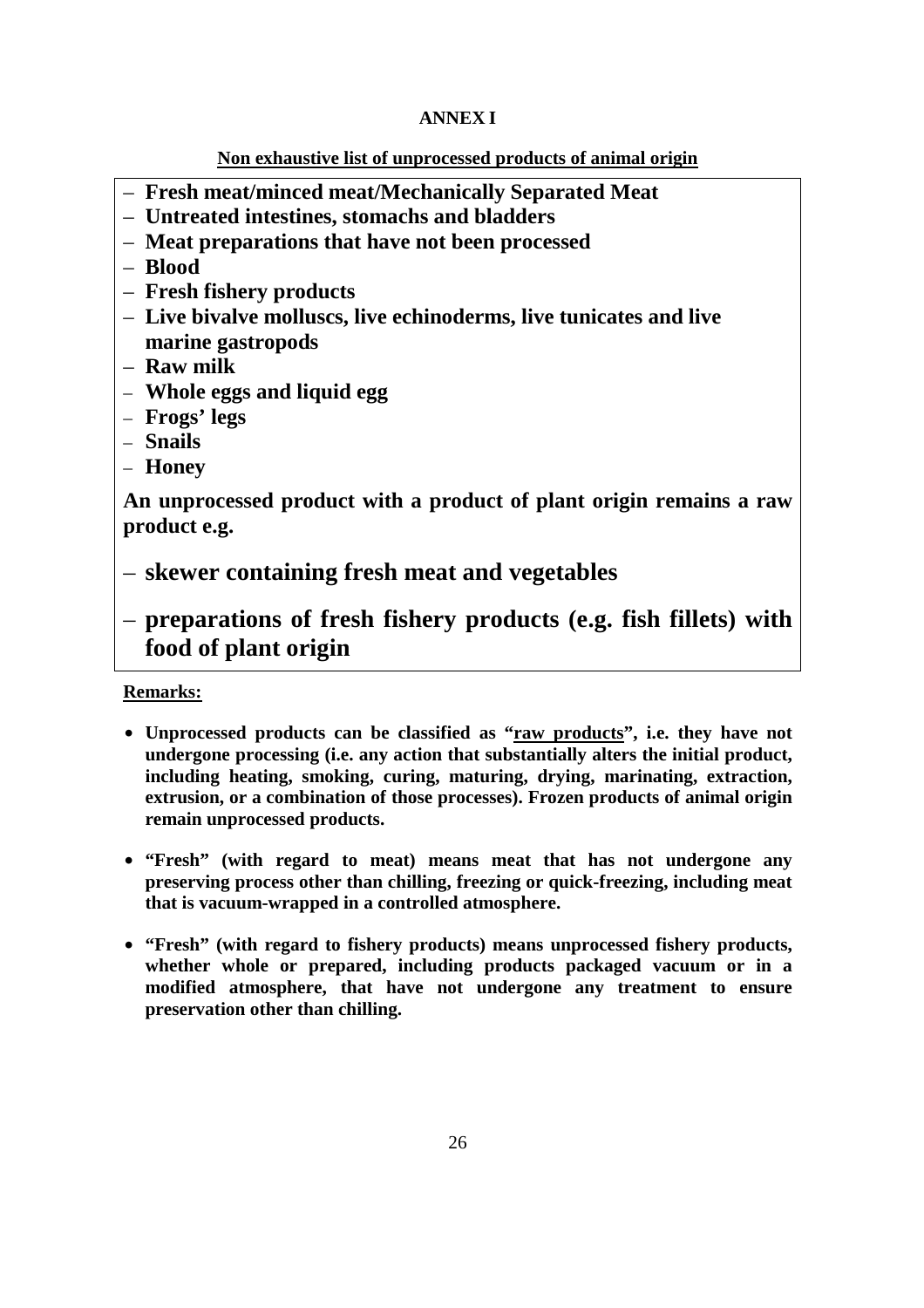## **ANNEX II**

## **Non-exhaustive list of processed products of animal origin**

*Processed products are obtained by submitting raw products to a process such as heating, smoking, curing, maturing, drying, marinating, etc. The process must lead to a substantial alteration of the initial product.* 

- **Meat products (ham, salami, etc.)**
- **Processed fishery products (smoked fish, marinated fish etc)**
- **Dairy products (heat treated milk, cheese, yoghurt, etc.)**
- **Egg products (egg powder etc.)**
- **Rendered animal fat**
- **Greaves**
- **Gelatine**
- **Collagen**
- **Treated intestines, stomachs and bladders etc.**

**Processed products also include:** 

- **A combination of processed products e.g. cheese with ham**
- **Products that have undergone several processing operations e.g. cheese from pasteurised milk.**

**Substances to give special characteristics may be added e.g.** 

- **sausage with garlic**
- **yoghurt with fruit**
- **cheese with herbs**

## **Remark:**

• Processed products may include certain meat preparations such as marinated and cured meat.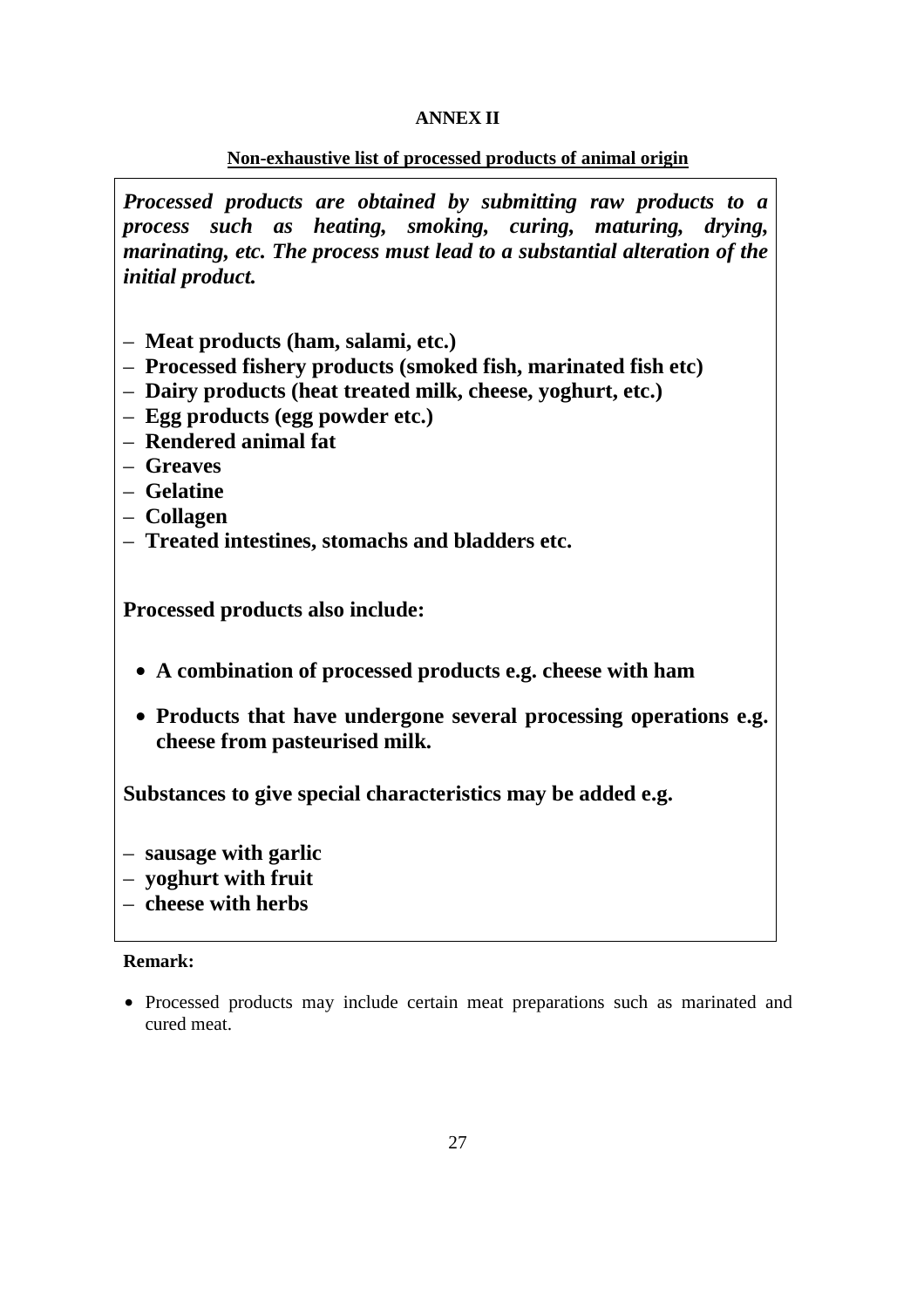## **ANNEX III**

#### **Classification in accordance with activities**

| <b>Activity</b>                                                                                                               | <b>Regulation</b><br>$(EC)$ No | <b>Risk</b>                                                                                                                                  | Non-exhaustive list of examples                                                                                                                                                                                                    |
|-------------------------------------------------------------------------------------------------------------------------------|--------------------------------|----------------------------------------------------------------------------------------------------------------------------------------------|------------------------------------------------------------------------------------------------------------------------------------------------------------------------------------------------------------------------------------|
| Assembly of food of<br>plant origin with<br>processed food of<br>animal origin further<br>processed together.                 | 852/2004                       | The risk associated can be<br>controlled by implementing the<br>rules of Regulation (EC) No<br>852/2004.                                     | Canning food made from processed meat with<br>vegetables<br>Assembly of pizzas containing processed ingredients of<br>animal origin (such as cheese, processed fish or<br>processed meat)<br>Producing soup made with meat extract |
| Assembly of food of<br>origin<br>plant<br>with<br>processed food of<br>animal origin, and<br>placed on the market<br>as such. | 852/2004                       | risk<br>associated<br>be<br>The<br>can<br>controlled<br>by implementing<br>the<br>Regulation (EC)<br>rules of<br>N <sub>0</sub><br>852/2004. | Making sandwiches with ham or cheese                                                                                                                                                                                               |
|                                                                                                                               |                                |                                                                                                                                              | Manufacturing edible ices made from processed milk<br>(heat treated milk, milk powder)                                                                                                                                             |
|                                                                                                                               |                                |                                                                                                                                              | Making bakery products with dairy products                                                                                                                                                                                         |
|                                                                                                                               |                                |                                                                                                                                              | Assembling or manufacturing ready to eat meals<br>composed of processed products of animal origin (e.g.<br>processed meat) and vegetables                                                                                          |
|                                                                                                                               |                                |                                                                                                                                              | Manufacturing confectionery (e.g. chocolate containing<br>processed milk)                                                                                                                                                          |
|                                                                                                                               |                                |                                                                                                                                              | Producing mayonnaise made with egg product                                                                                                                                                                                         |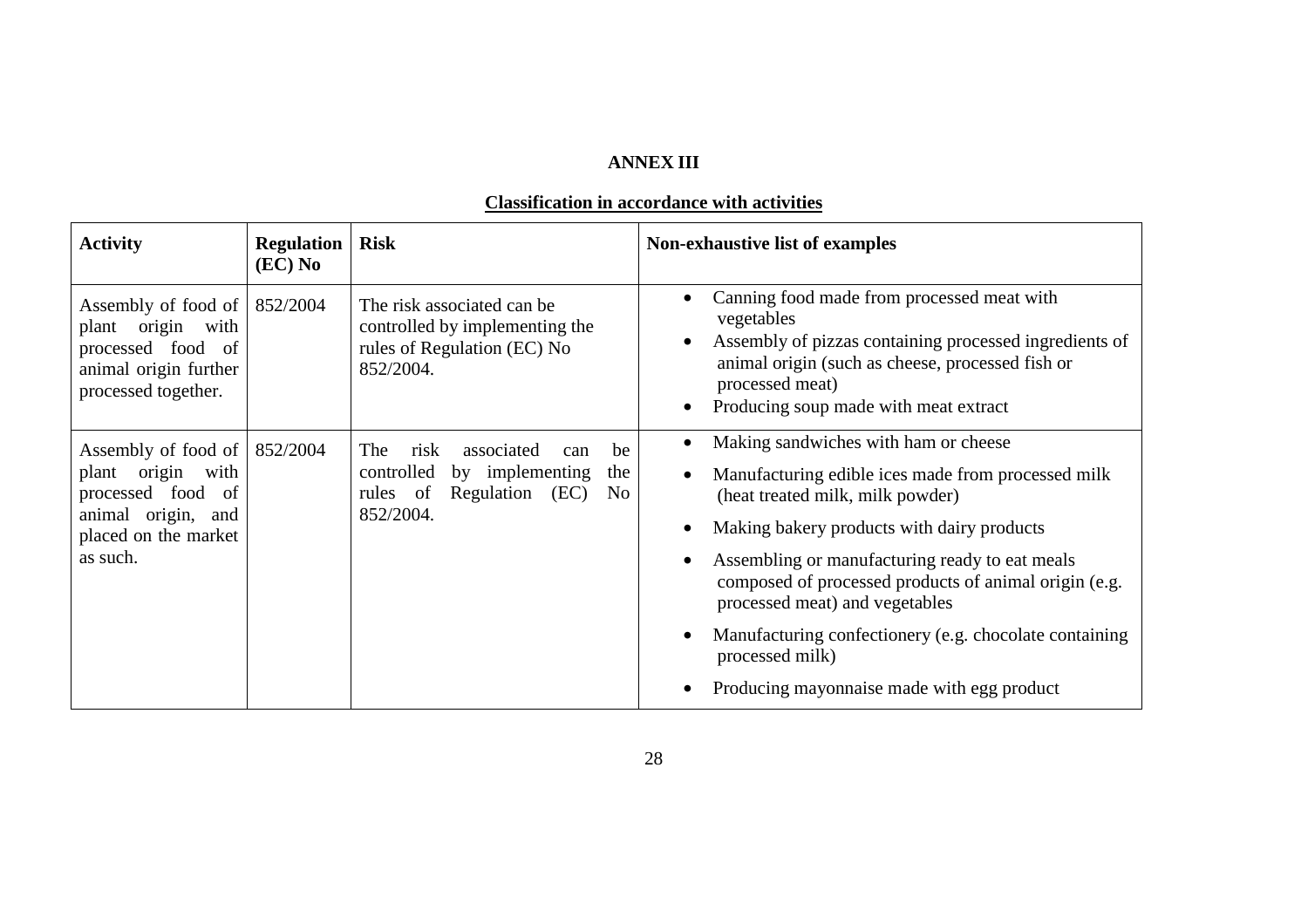| Assembly of food of<br>plant origin with<br>unprocessed food of<br>animal origin further<br>processed together.          | 853/2004 | The risk is identical to the one<br>when<br>manufacturing<br>posed<br>processed food of animal origin,<br>e.g. meat products. This justifies<br>that the rules of Regulation (EC)<br>853/2004 should<br>No<br>apply.<br>Approval of premises is required by<br>EU rules and an identification mark<br>must be applied to such foods. | Canning products made from vegetables and fresh meat<br>Ice cream from raw milk<br>See remarks made under point 3.4 |
|--------------------------------------------------------------------------------------------------------------------------|----------|--------------------------------------------------------------------------------------------------------------------------------------------------------------------------------------------------------------------------------------------------------------------------------------------------------------------------------------|---------------------------------------------------------------------------------------------------------------------|
| Assembly of food of<br>plant origin with<br>unprocessed food of<br>animal origin and<br>placed on the market<br>as such. | 853/2004 | The risk is identical to the one<br>posed when handling raw products<br>of animal origin, e.g. fresh meat etc.<br>Approval of premises is required by<br>EU rules and an identification mark<br>must be applied to such foods.                                                                                                       | Assembling raw meat/fish skewer with vegetables                                                                     |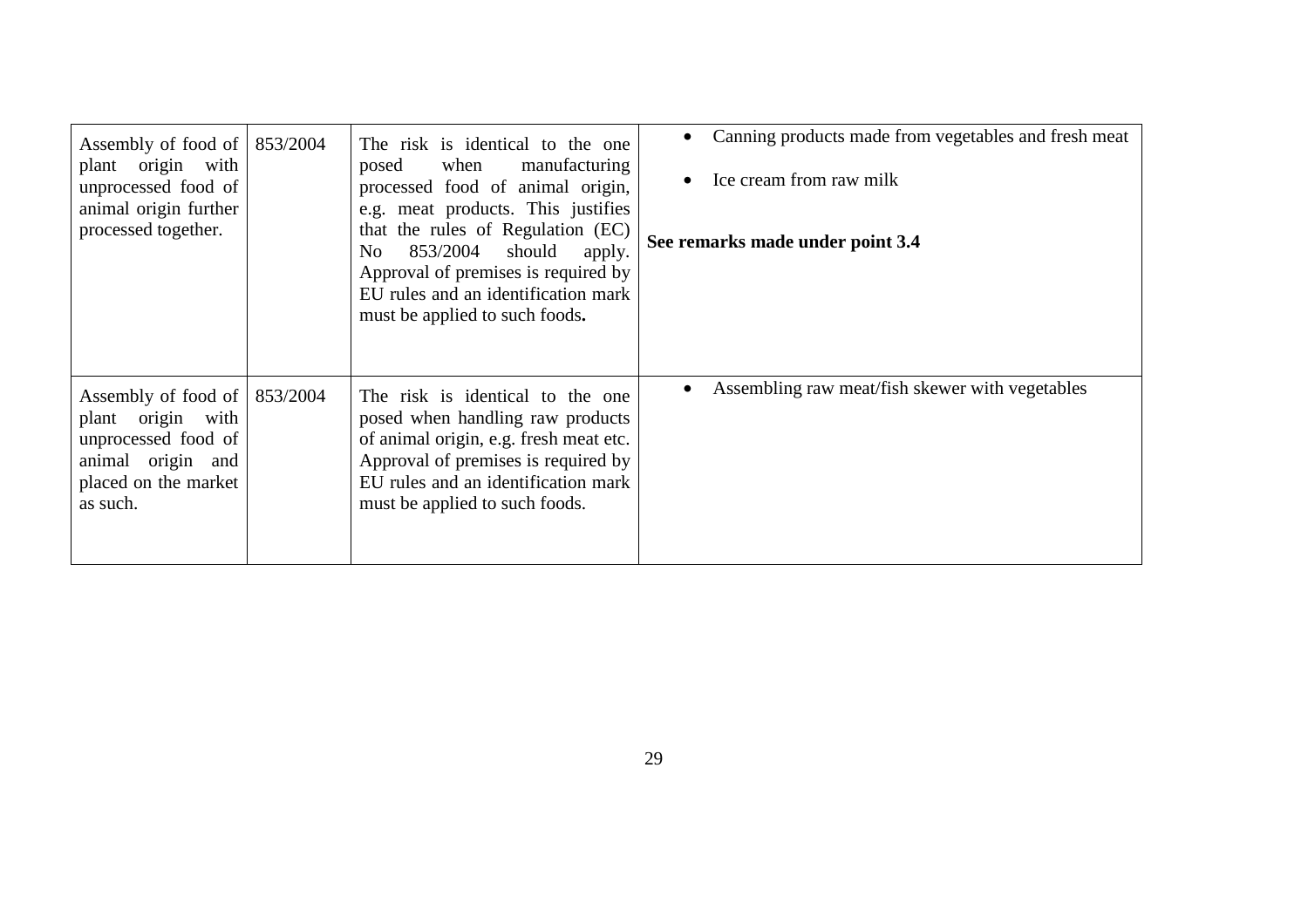## **ANNEX IV**

## **NON-EXHAUSTIVE LIST OF ESTABLISHMENTS SUBJECT TO APPROVAL**

- Meat
	- Slaughterhouses
	- Cutting plants
	- Slaughter on farm (except in the case of the direct supply by the producer of small quantities of meat from poultry-lagomorphs slaughtered on the farm to the final consumer and to local retail establishments directly supplying the final consumer)
	- Game handling establishment
	- Establishments producing minced meat, meat preparations and MSM
	- Establishment manufacturing meat products
- Live bivalve molluscs
	- Dispatch centres
	- Purification centres
- Fishery products
	- freezer vessels and factory vessels
	- Establishments on land
- Milk and dairy products
	- Establishments processing raw milk into heat treated milk and into dairy products made from raw milk
	- Establishments making dairy products from already processed dairy products (e.g. butter from pasteurised cream, cheese from pasteurised milk or milk powder)
	- Milk collection centres
- Eggs and egg products
	- Egg packing centres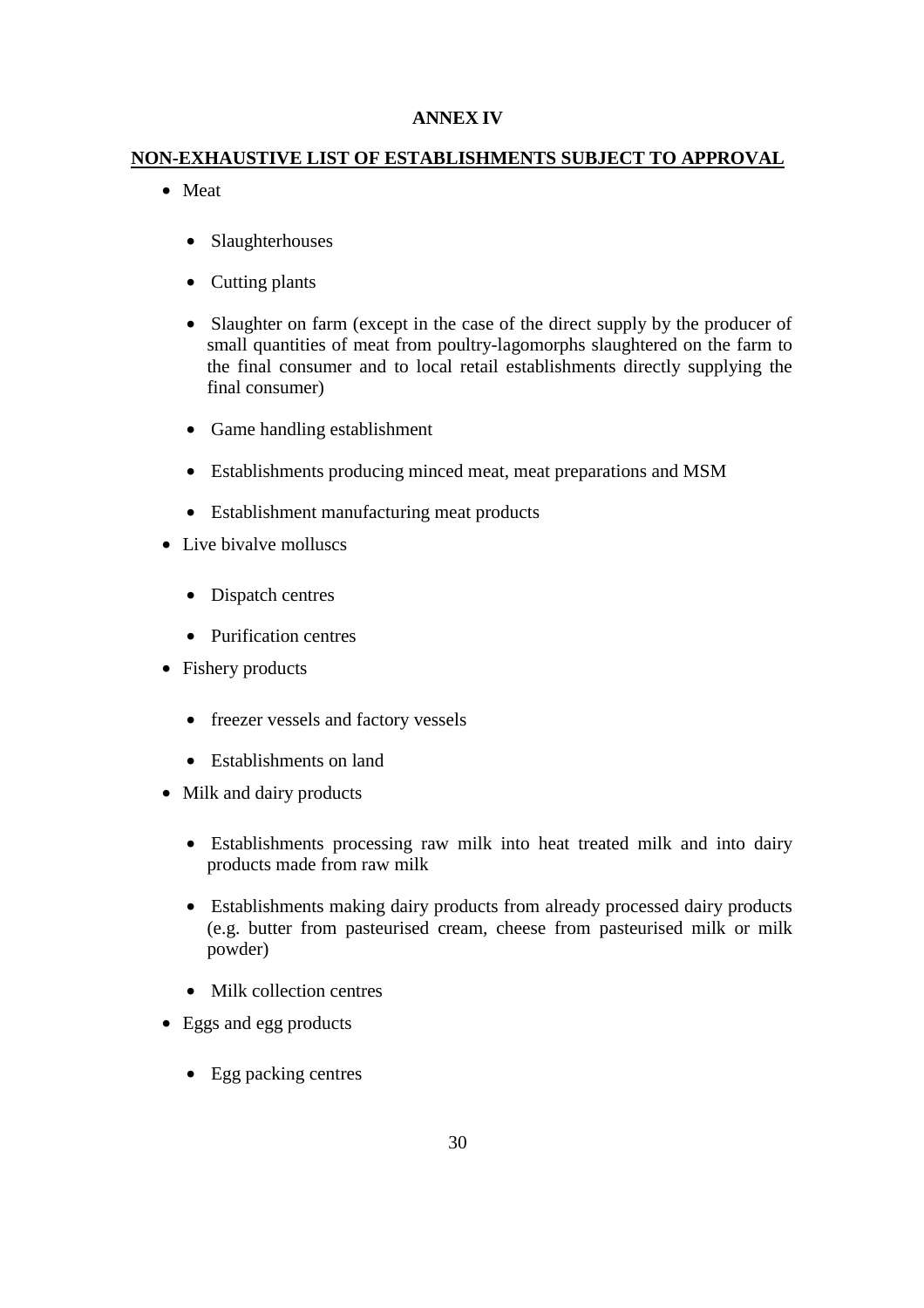• Establishments processing eggs